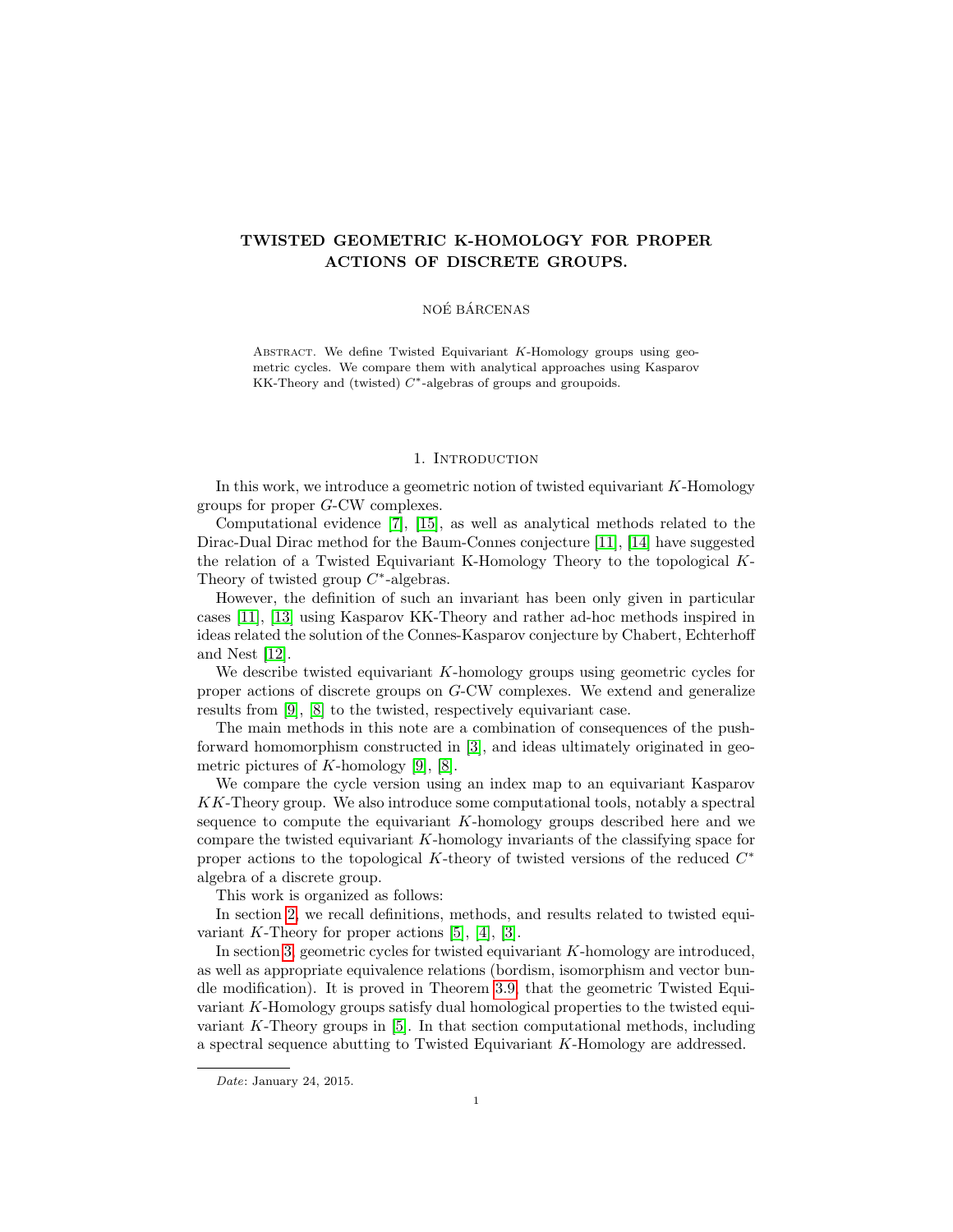### $\begin{array}{lll} \text{NOÉ BÁRCENAS} \end{array}$

In section [4,](#page-12-0) the construction is compared to equivariant Kasparov  $KK$ -groups via the definition of an index map, which is proved in Theorem [4.6](#page-14-0) to give an isomorphism between both constructions in the case of a proper, finite G-CW complex. On the way, several results, including versions of  $KK$ -Theoretical Poincaré Duality [\[14\]](#page-17-3), [\[13\]](#page-17-4) and consequences of the Thom isomorphisms and Pushforward Maps for Twisted Equivariant  $K$ -Theory of  $[3]$  are discussed.

Finally, the relation of the construction depicted below with the K-Theory of twisted crossed products [\[16\]](#page-17-10), [\[27\]](#page-17-11) is established in section [5.](#page-15-0)

# <span id="page-1-1"></span>1.1. Acknowledgements. The author thanks the support of DGAPA-UNAM, and CONACYT research grants.

Parts of this manuscript were written during a visit to Université Toulouse III Paul Sabatier, which was partially founded by the Laboratoire International Solomon Lefschetz.

The author benefited from conversations and joint work with Mario Velásquez and Paulo Carrillo.

## **CONTENTS**

| 1. Introduction                                           |                |
|-----------------------------------------------------------|----------------|
| 1.1. Acknowledgements                                     | $\overline{2}$ |
| 2. Review on Twisted Equivariant K-Theory and Pushforward | 2.             |
| 3. Geometric Approach to twisted equivariant K-Homology   | 4              |
| 3.1. The spectral sequence                                | 11             |
| 4. Analytic K-homology and the Index Map.                 | 13             |
| 5. Relation to twisted crossed products                   | 16             |
| References                                                |                |

# <span id="page-1-0"></span>2. Review on Twisted Equivariant K-Theory and Pushforward

Twisted Equivariant K-Theory for proper actions of discrete groups was introduced in [\[5\]](#page-17-8). We will recall definitions, results and methods from [\[5\]](#page-17-8) and [\[3\]](#page-16-0).

Let  $H$  be a separable Hilbert space and

$$
\mathcal{U}(\mathcal{H}) := \{ U : \mathcal{H} \to \mathcal{H} \mid U \circ U^* = U^* \circ U = \text{Id} \}
$$

the group of unitary operators on  $H$  with the  $*$ -strong topology.

Consider the group  $P\mathcal{U}(\mathcal{H})$  with the topology determined by the exact sequence

$$
1 \to S^1 \to \mathcal{U}(\mathcal{H}) \to P\mathcal{U}(\mathcal{H}) \to 1.
$$

Let  $H$  be a Hilbert space. A continuous homomorphism  $a$  defined on a Lie group G,  $a: G \to PU(\mathcal{H})$  is called stable if the unitary representation H induced by the homomorphism  $\tilde{a}$  :  $\tilde{G} = a^* \mathcal{U}(\mathcal{H}) \to \mathcal{U}(\mathcal{H})$  contains each of the irreducible representations of  $\tilde{G}$ 

**Definition 2.1.** Let  $X$  be a proper  $G$ -CW complex. A projective unitary  $G$ equivariant stable bundle over X is a principal  $P\mathcal{U}(\mathcal{H})$ -bundle

$$
P\mathcal{U}(\mathcal{H}) \to P \to X
$$

where  $P\mathcal{U}(\mathcal{H})$  acts on the right, endowed with a left G-action lifting the action on  $X$  such that: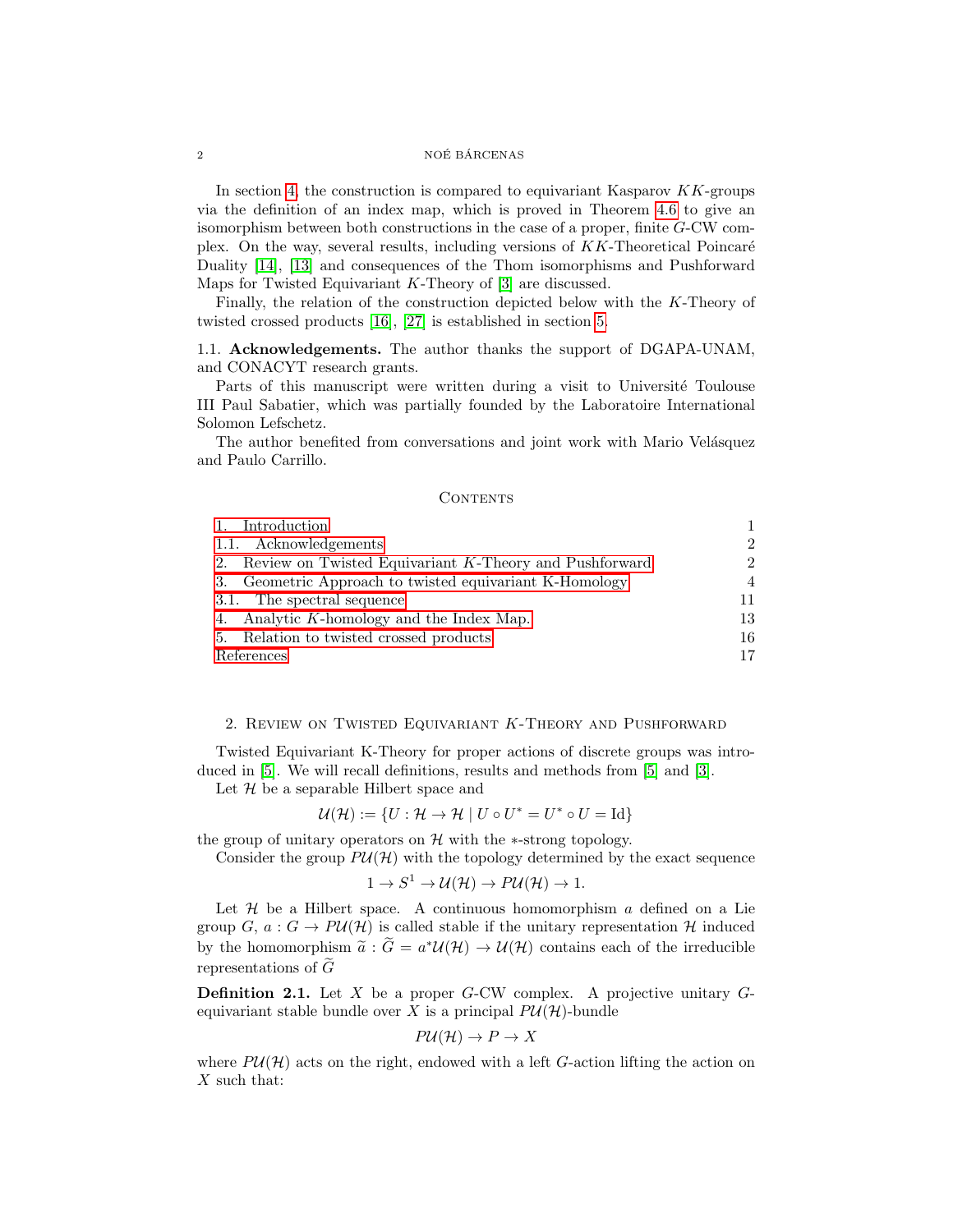- the left G-action commutes with the right  $P\mathcal{U}(\mathcal{H})$  action, and
- for all  $x \in X$  there exists a G-neighborhood V of x and a  $G_x$ -contractible slice U of x with V equivariantly homeomorphic to  $U \times_{G_x} G$  with the action

 $G_x \times (U \times G) \rightarrow U \times G$ ,  $k \cdot (u, g) = (ku, gk^{-1}),$ 

together with a local trivialization

 $P|_V \cong (P \mathcal{U}(\mathcal{H}) \times U) \times_{G_x} G$ 

where the action of the isotropy group is:

 $G_x \times ((PU(\mathcal{H}) \times U) \times G) \rightarrow (PU(\mathcal{H}) \times U) \times G$  $(k, ((F, y), g)) \rightarrow ((f_x(k)F, ky), gk^{-1})$ 

with  $f_x: G_x \to PU(\mathcal{H})$  a fixed stable homomorphism.

Projective unitary G-equivariant stable bundles are the main tool to introduce twisted equivariant K-Theory as sections of Fredholm bundles. Other topologies have been used on the relevant operator spaces [\[5\]](#page-17-8), [\[6\]](#page-17-12). However, they are all easily seen to agree([\[6\]](#page-17-12), Section 1.1. See also [\[31\]](#page-17-13)).

Projective unitary G-equivariant stable bundles have been classified in [\[5\]](#page-17-8), Theorem 4.8 in page 1341. The isomorphism classes of projective unitary stable Gequivariant bundles over a proper  $G-CW$  complex  $X$  are in correspondence with the third Borel Cohomology Group  $H^3(X\times_G EG,\mathbb{Z})$ . There exists an intrinsic abelian group structure on the isomorphism classes of projective unitary stable G-equivariant bundles for which this correspondence is an isomorphism of abelian groups.

Let  $X$  be a proper  $G$ -CW complex. A  $G$ -Hilbert bundle over  $X$  is a locally trivial bundle  $E \to X$  with fiber on a Hilbert space H and structural group the group of unitary operators  $\mathcal{U}(\mathcal{H})$  with the ∗-strong operator topology.

The Bundle of Hilbert-Schmidt operators with the ∗-strong topology between Hilbert Bundles E and F will be denoted by  $L_{HS}(E, F)$ .

Let  $P$  be a projective unitary stable  $G$ -equivariant bundle. Consider the projective unitary stable G-equivariant bundle  $-P$  associated to the additive inverse of P using the isomorphism from Theorem 4.8 of [\[5\]](#page-17-8) to the Borel cohomology group and form similarly the class  $P + -P$ . The classification of Projective Unitary stable G-equivariant bundles [\[5\]](#page-17-8) gives:

**Proposition 2.2.** There exists a Hilbert bundle  $E$  over  $X$  such that the zero class  $P + -P$  admits a representative given by the principal bundle associated to the Bundle  $L_{HS}(E_P, E_P^*)$  of Hilbert-Schmidt homomorphisms of  $E_P$  to the dual bundle  $E_P^*$ .

**Definition 2.3.** Let X be a connected G-space and P a projective unitary stable G-equivariant bundle over X, with associated Hilbert space  $\mathcal{H}$ .

Denote by Fred(H) the space of  $\ast$ -strong continuous, Fredholm operators on H and recall that the group of projective unitary operators  $P\mathcal{U}(\mathcal{H})$  in the <sup>\*</sup>-strong topology acts continuously by conjugation on  $Fred(\mathcal{H})$ . The twisted equivariant K-Theory groups denoted by  $K_G^{-p}(X;P)$  are defined in [\[5\]](#page-17-8) as the  $p-th$  homotopy groups (based a at a suitable section  $s$ ) of the space of  $G$ -invariant sections of the bundle with fibre Fred $(\mathcal{H})$  and structural group  $P\mathcal{U}(\mathcal{H})$  associated to P. In symbols,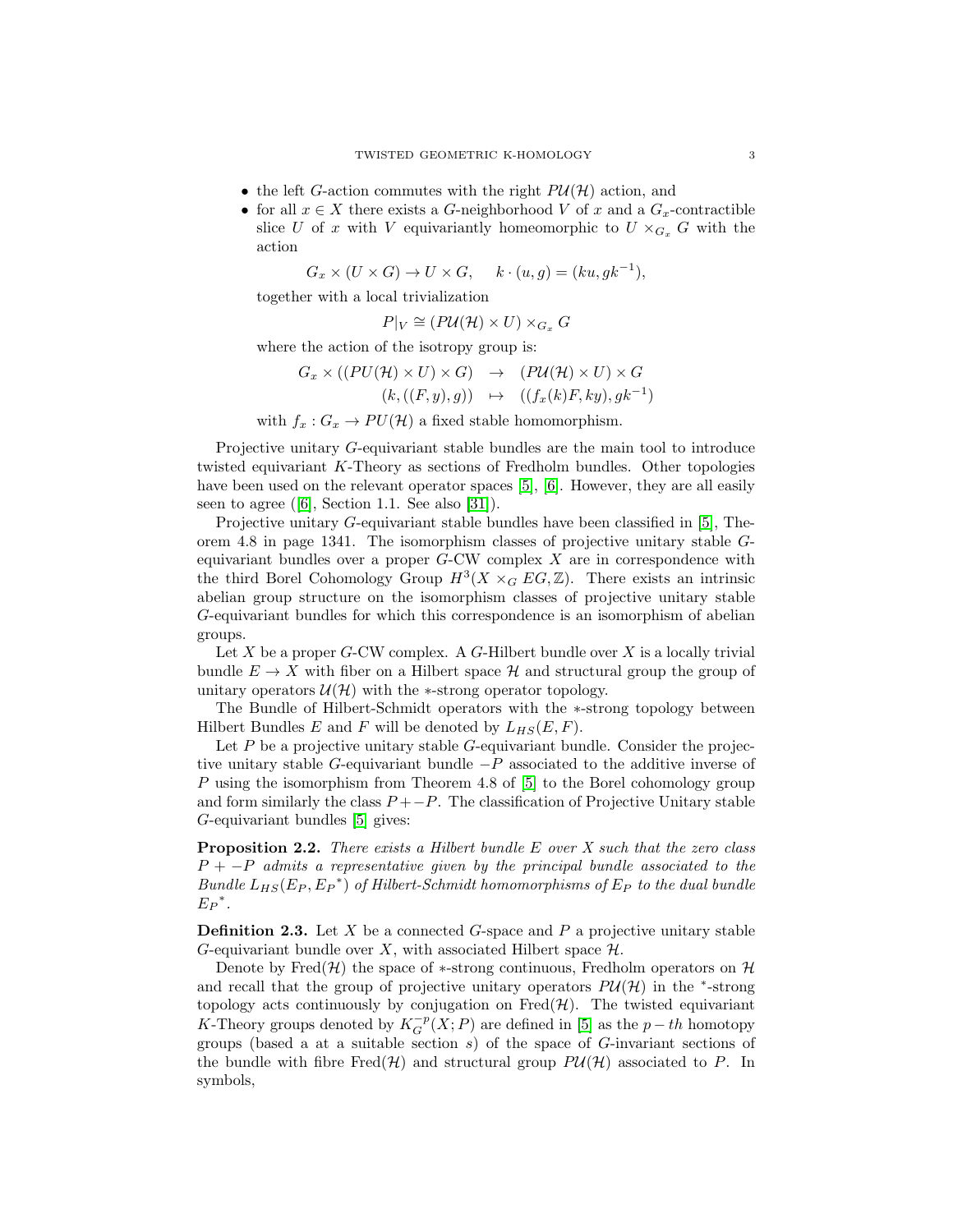$$
K_G^{-p}(X;P):=\pi_p\left(\Gamma(X;\text{Fred}(P)_{s^*})^G,s\right).
$$

Given a G-CW pair  $(X, A)$ , one defines the relative twisted equivariant K- Theory groups  $K_G^{-p}(X, A; P)$  in an analogous way.

Let  $G$  be a discrete group. A proper,  $G$ -compact manifold is a smooth, orientable manifold with an orientation preserving, proper and smooth action of the group  $G$ , in such a way that the quotient space  $G/M$  is compact.

Given a proper G-compact manifold M of dimension n, consider the tangent bundle TM. It is a real G-vector bundle over X of rank n. Let  $F(M)$  be the associated  $SO(n)$ -principal, G-equivariant bundle.

A G-spin structure on M is a homotopy class of a reduction of the bundle  $F(M)$ to a  $Spin(c)$ -principal, G-equivariant bundle. Given a choice of the  $Spin(c)$ -structure for M we denote by  $-M$  the manifold with the opposite  $Spin(c)$ -structure.

This is the homotopy class of the reduction of the bundle  $F(M)$  to the Spin(c)principal, G-equivariant bundle, where the right action of  $Spin(c)$  is twisted by an automorphism  $\epsilon$ : Spin(c)  $\rightarrow$  Spin(c) induced from the orientation reversing automorphism  $-\mathrm{id}: \mathbb{R}^n \to \mathbb{R}^n$ .

We recall one of the main results from [\[3\]](#page-16-0), obtained using a version of the Thom Isomorphism and suitable deformation index maps in Twisted Equivariant K-theory. It is stated there (Proposition 5.18) in the more general context of Metalinear structures, but, as observed there, the proof readily applies to the  $Spin(c)$ -case.

**Theorem 2.4** (Pushforward morphism for proper G-manifolds). Let  $X, Y$  be two proper, smooth  $Spin(c)$ - G- manifolds. Let P be a projective unitary stable Gbundle over Y. Let  $f: X \longrightarrow Y$  be a map such the G-vector bundle  $TX \oplus f^*TY$ is an equivariant  $Spin(c)$ -vector bundle of even rank. Then, there exists a natural pushforward homomorphism

$$
f! : K_G^0(X, f^*(P)) \to K_G^0(Y, P).
$$

## 3. Geometric Approach to twisted equivariant K-Homology

<span id="page-3-0"></span>We describe now a geometric version of Twisted Equivariant K-Homology. The results in this section extend and generalize methods by Baum-Higson-Schick and Baum-Carey-Wang [\[9\]](#page-17-6), [\[32\]](#page-18-0), [\[8\]](#page-17-7).

Recall that a  $G$ -CW complex structure on the pair  $(X, A)$  consists of a filtration of the G-space  $X = \bigcup_{-1 \leq n} X_n$  with  $X_{-1} = \emptyset$ ,  $X_0 = A$  and every space is inductively obtained from the previous one by attaching cells with pushout diagrams

$$
\coprod_{\lambda \in I_n} S^{n-1} \times G/H_{\lambda} \longrightarrow X_{n-1}
$$
  

$$
\downarrow \qquad \qquad \downarrow
$$
  

$$
\coprod_{\lambda \in I_n} D^n \times G/H_{\lambda} \longrightarrow X_n.
$$

The set  $I_n$  is called the set of *n*-cells. A  $G$ -CW complex is finite if it is obtained out of finitely many orbits of cells  $S<sup>n</sup> \times G/H$  in a finite number of dimensions n.

This is equivalent to the fact that the quotient  $G/X$  is compact (sometimes called G-compactness or co-compactness), which is also equivalent to X being compact.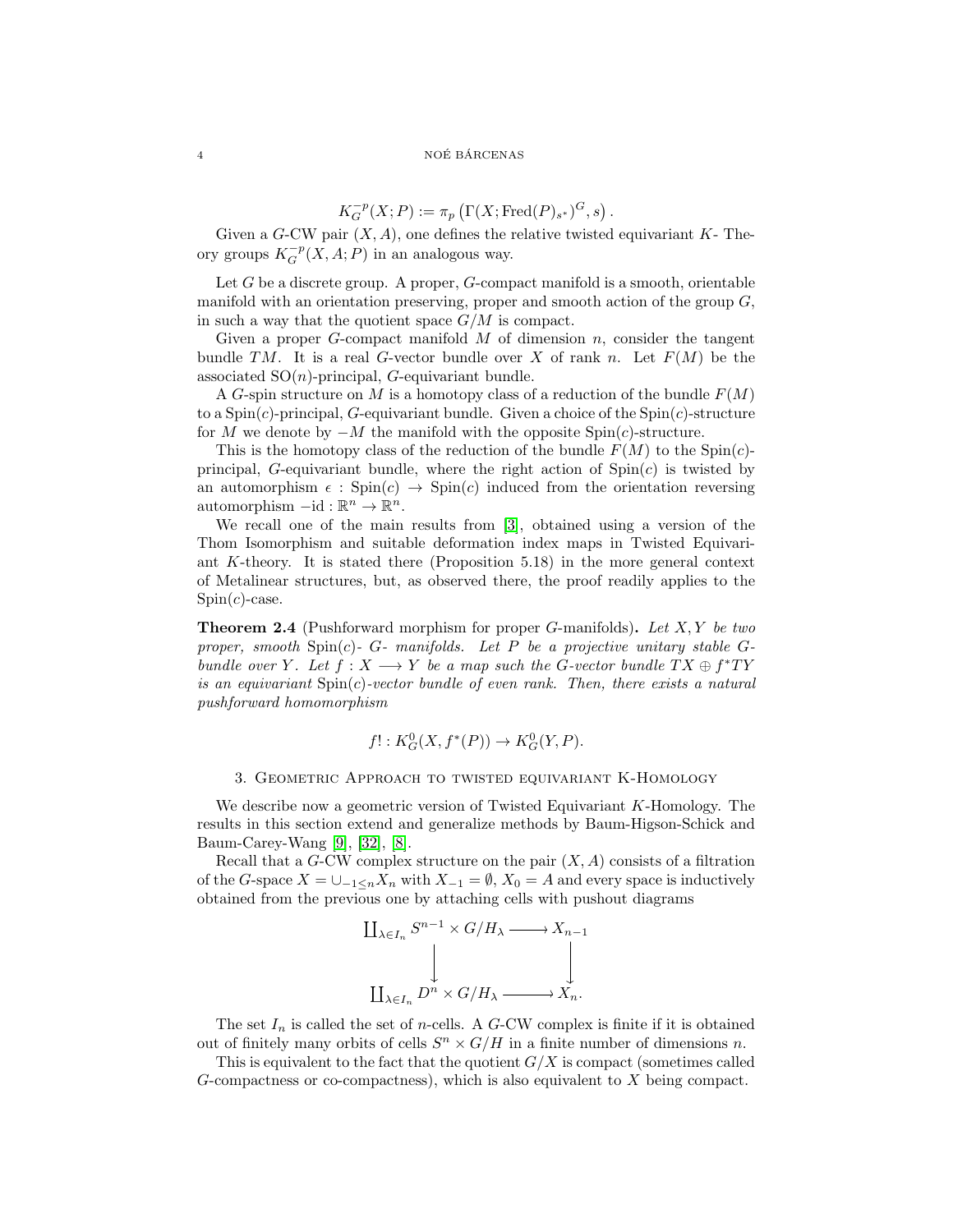Let G be a discrete group. Recall that given a  $G$ -CW complex X, the  $G$ -action on  $X$  is proper exactly when all point stabilizers are finite. This is equivalent to slice conditions due to the slice theorem [\[28\]](#page-17-14), [\[1\]](#page-16-2).

<span id="page-4-0"></span>Definition 3.1. [Geometric Twisted Equivariant K-Homology]

Let  $G$  be a discrete group and let  $X$  be a proper  $G$ -CW complex, let  $P$  be a projective, unitary stable G-equivariant bundle.

A geometric cycle is a triple  $(M, f, \sigma)$  consisting of

- A G-compact, proper orientable,  $Spin(c)$  manifold without boundary M.
- A *G*-equivariant map  $f : M \to X$ .
- A homotopy class of a G-invariant section  $\sigma : M \to \text{Fred}(-f^*(P))$  representing an element on the twisted equivariant K-theory group

$$
K_G^0(M,-f^*(P)).
$$

We will impose some conditions on geometric cycles in order to obtain geometric Twisted Equivariant K-Homology.

(i) Isomorphism. The cocycle  $(M, f, \sigma)$  is isomorphic to  $(M', f', \sigma')$  if there exists a G-equivariant,  $Spin(c)$ -structure preserving diffeomorphism  $\psi$ :  $M \to M'$ , which makes the following diagram commutative:



(ii) Bordism. The cycle  $(M_0, f_0, \sigma_0)$  is bordant to  $(M_1, f_1, \sigma_1)$  if there exists a cycle  $(W, f, \sigma)$ , where W is a G-compact, orientable and Spin(c)manifold with boundary,  $f: W \to X$  is a G-equivariant map, and  $\sigma$ :  $W \to \text{Fred}(-f^*(P))$  is the homotopy class of a G-invariant section, with the property that

$$
(\partial W, f |_{\partial W}, \sigma) = (M_0, f_0, \sigma_0) \coprod (-M_1, f_1, \sigma_1)
$$

Where  $(-M_1, f_1, \sigma_1)$  has the reversed orientation with respect to  $M_1$ .

(iii) Vector bundle modification. Given a geometric cycle  $(M, f, \sigma)$ , and an even dimensional real vector bundle with a  $G$ -equivariant  $Spin(c)$ -structure  $F \to M$ , denote by  $\pi : S(F \oplus \mathbb{R}) \to M$  the unit sphere bundle of  $F \oplus \mathbb{R}$ . We consider the map  $S_{M,F}: M \to S(F \oplus \mathbb{R})$  given by the 1-section and let  $S_{M,F}$ ! :  $K_G^0(M, -f^*(P)) \longrightarrow K_G^0(S(F \oplus \mathbb{R}), S_{M,F}^*(-f^*(P)))$  be the pushforward homomorphism.

Then, the geometric cycles  $(M, f, \sigma)$  and  $S(F \oplus \mathbb{R}), \pi \circ f, S_{M,F}!(\sigma))$  are equivalent.

We will introduce the notation  $E\bigstar(M, f, \sigma)$  for the class of the modification of the geometric cycle  $(M, f, \sigma)$  with respect to the Spin(c)-vector bundle  $E \to M$ .

Similarly, we will denote by  $E\bigstar M$  the manifold given as the total space of the spherical bundle  $S(E \oplus \mathbb{R})$  over M.

The following result, generalization of the "Composition Lemma" on page 81 of [\[8\]](#page-17-7) in the non-equivariant setting, will be useful to study interactions between bordism and vector bundle modification: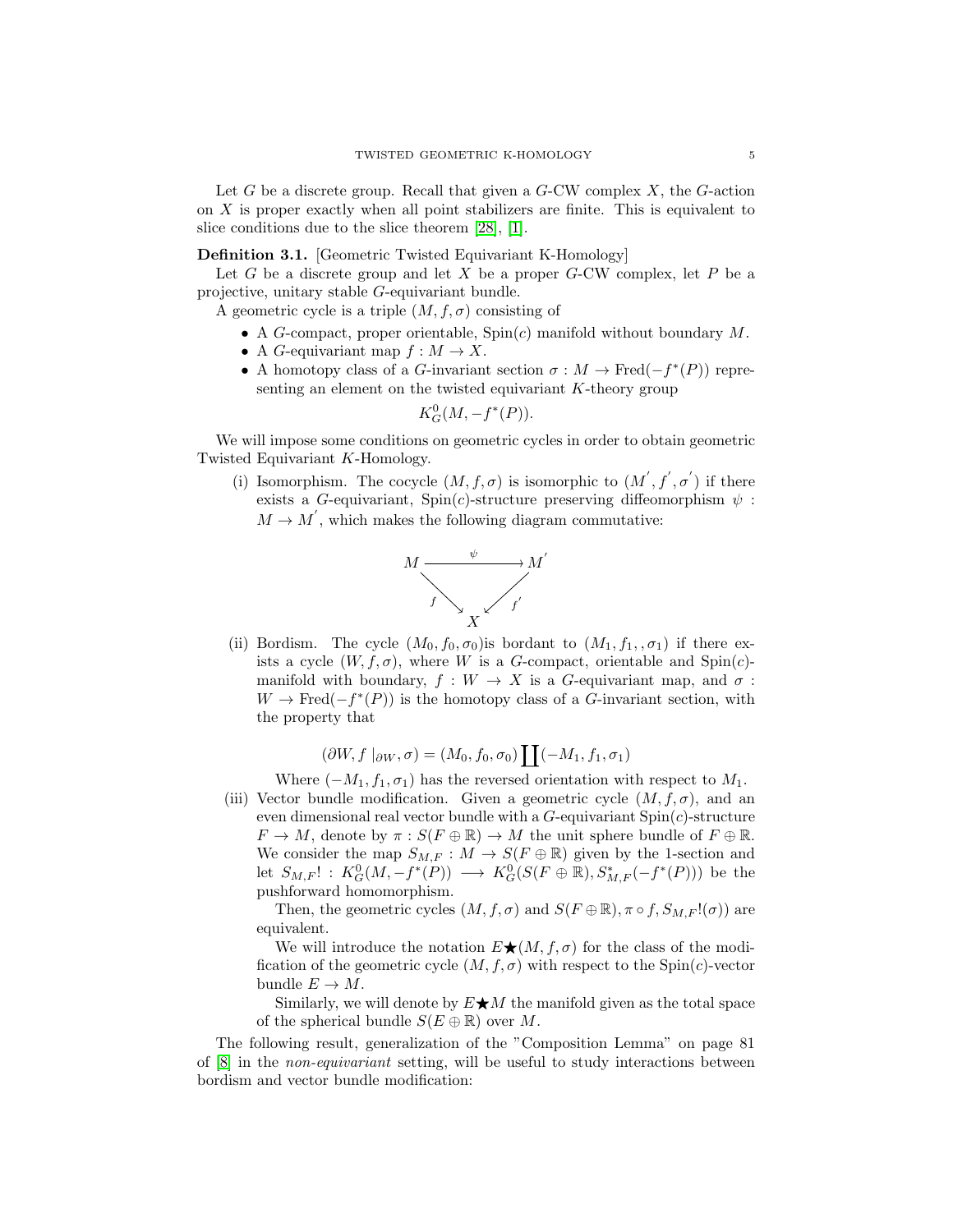<span id="page-5-0"></span>Lemma 3.2. Let M be a proper, G-compact, smooth manifold, consider a Gequivariant,  $\text{Spin}(c)$ , smooth real vector bundle of even dimensional fibers,  $\pi : E \rightarrow$ M. Let  $s : M \to S(E \oplus \mathbb{R})$  be the unit section.

Given any real, even dimensional smooth vector bundle  $F$  with a  $Spin(c)$ -structure over  $S(E \oplus \mathbb{R})$ , the proper G-manifolds

$$
F\bigstar(E\bigstar M),
$$

and

 $(s^*(F) \oplus E) \bigstar M$ 

are bordant.

*Proof.* Pick up a G-invariant, hermitian metric on  $E \oplus \mathbb{R}$ . This is possible because the action on M is proper. Let  $D(E \oplus \mathbb{R})$  be the unit Ball bundle therein. Notice that the boundary of  $D(E \oplus \mathbb{R})$  is  $E \bigstar M$ .

Consider the map  $i : M \to D(F \oplus \mathbb{R})$  given by the composition of the 1-section  $M \to S(E \oplus \mathbb{R})$  and the 0-section  $S(E \oplus \mathbb{R}) \to D(F \oplus \mathbb{R})$ .

Let  $\nu$  be the normal bundle to this inclusion, and consider the ball bundle inside the normal bundle, denoted by  $D_{\epsilon}(\nu)$  for  $\epsilon < \frac{1}{4}$ . Then, the sphere bundle of  $s^*(F) ⊕ E ⊕ \mathbb{R}$  is G-equivariantly diffeomorphic to the boundary of the Ball bundle in  $\nu$ . Consider the manifold with boundary  $W = D(E \oplus \mathbb{R}) - D_{\epsilon}(\nu)$ . This is a proper, Spin(c)-manifold with boundary, which is a bordism between  $F\bigstar(E\bigstar M)$ and  $(s^*(F) \oplus E) \bigstar M$ .

 $\Box$ 

**Corollary 3.3.** Given a geometric cycle  $(M, f, \sigma)$  and real orientable, and Spin(c)vector bundles  $\pi : E \to M$  and  $F \to S(E \oplus \mathbb{R}),$ 

Denote by  $\rho_E : E \bigstar M \to M$  and  $\rho_F : F \bigstar (E \bigstar M) \to E \bigstar M$  the projection maps. Let  $S_{M,E}: M \to E\bigstar M$  and  $S_{M,S^*(F)\oplus \mathbb{R}}: M \to S^*F \oplus E\bigstar M$  be the 1-sections into the spherical bundles.

Then, the geometric cycles

$$
(F\bigstar (E\bigstar M), f\circ \rho_E\circ \rho_F, S_{M,E}!\circ S_{E\bigstar M,F}!(\sigma))
$$

and

$$
((S^*(F)\oplus E)\bigstar M, f\circ \rho_{S^*(F)\oplus F}, S_{M,S^*(F)\oplus \mathbb R}!(\sigma))
$$

are equivalent.

Addition on the set of geometric cycles is defined as disjoint union:

$$
(M, \sigma, f) + (M^{'}\sigma^{'}, f^{'}) = (M, \sigma, f) \coprod (M^{'}\sigma^{'}, f^{'}),
$$

and turns the equivalence classes into an abelian group.

**Definition 3.4.** Let  $X$  be a proper  $G$ -CW complex and a projective unitary stable G-equivariant bundle P over X. We will denote by  $K_G^{\text{geo}}(X, P)$  the abelian group of geometric cycles on  $X$ , divided by the equivalence relation generated by Isomorphism, Bordism and  $Spin(c)$ -modification.

Denote by  $K_{G,0}^{\text{geo}}(X,P)$  the subgroup generated by those cycles  $(M, f, \sigma)$  for which each component of M has even dimension. Similarly, denote by  $K_{G,1}^{\text{geo}}(X,P)$  the subgroup generated by cycles  $(M, f, \sigma)$  for which each component of M has odd dimension.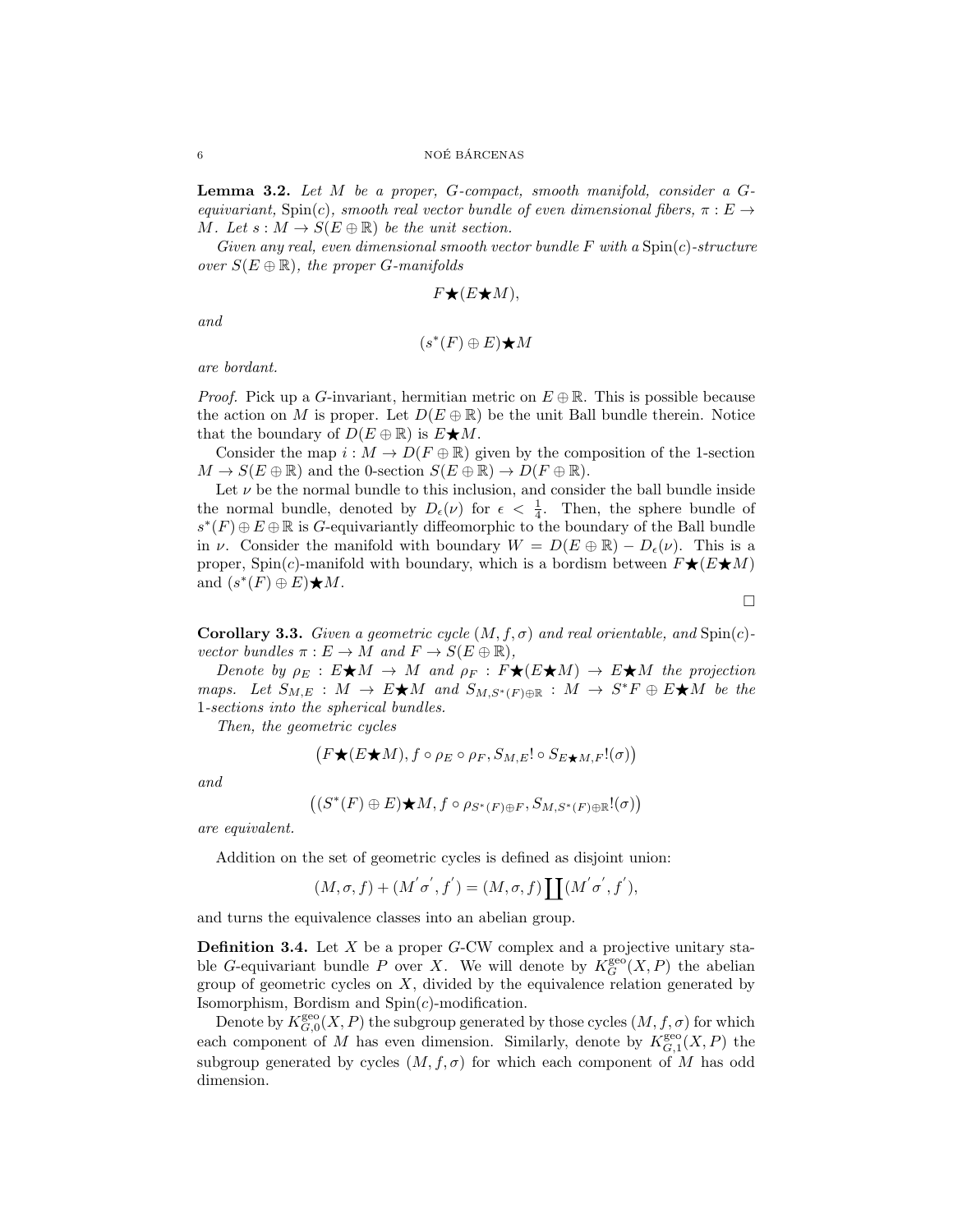We introduce now a version for G-CW pairs.

Given a proper  $G$ -CW pair  $(X, A)$  and a  $G$ -equivariant, projective unitary stable bundle P over X, consider the triples  $(M, \sigma, f)$  consisting of

- $\bullet$  A G-compact, proper manifold  $M$  (possibly with boundary).
- A G-equivariant map  $f : M \to X$  with  $f(\partial M) \subset A$ ).
- A homotopy class of a G-invariant section  $\sigma : M \to \text{Fred}(-f^*(P))$  representing an element on the twisted equivariant  $K$ -theory group

$$
K_G^0(M, -f^*(P)),
$$

Define on the set of geometric cycles for  $(X, A)$  and P an equivalence relation generated by

- Isomorphism.
- Bordism.
- Spin $(c)$ -vector bundle modification.

Denote by  $K_{G,*}^{\text{geo}}(X, A, P)$  the set of such equivalence classes.

As before, disjoint union defines an abelian group structure on  $K_{G,*}^{\text{geo}}(X, A, P)$ . Notice that the decomposition

$$
K_{G,*}^{\text{geo}}(X, A, P) = K_{G,0}^{\text{geo}}(X, A, P) \bigoplus K_{G,1}^{\text{geo}}(X, A, P)
$$

holds, where the summands 0 and 1 correspond to the subgroup generated by geometric cycles for  $(X, A)$  and P given by manifolds of even, respectively odd dimensions.

There exists a boundary map

$$
\delta: K_{G,j}^{\text{geo}}(X, A, P) \longrightarrow K_{G,j-1}^{\text{geo}}(A, P),
$$

which is defined as follows.

Given a geometric cycle  $(M, \sigma, f)$  for  $(X, A)$  and P, the cycle  $\delta(M, \sigma, f)$  has as underlying manifold  $\partial M$ . The map  $\partial M \to A$  is given as the composition  $\partial M \stackrel{j}{\rightarrow} M \stackrel{f}{\rightarrow} X$ , where j denotes the inclusion of  $\partial M$  into M. The section  $\partial M \to \text{Fred}(-f^*(P))$  is given as the composition of the maps  $j : \partial M \stackrel{j}{\to} M \stackrel{f}{\to}$ Fred( $-f^*(P)$ )  $\stackrel{|j|}{\rightarrow}$  Fred( $-f^*(P)$ ), where the map | j restricts a bundle with fiber Fred( $-f^*(P)$ ) over M to a bundle over  $\partial M$ .

We introduce an equivalence relation on geometric cycles, which is more technically convenient. This is a generalization of several constructions appearing in the literature [\[18\]](#page-17-15), [\[8\]](#page-17-7) under the name of normal bordism.

**Definition 3.5.** Let  $M$  be a proper,  $G$ - compact Manifold together with a  $G$ equivariant map  $f : M \to X$ . Let TM be the tangent bundle A normal bundle for TM with respect to f is a real, G-equivariant vector bundle  $NM \to M$  such that  $TM \oplus NM$  is isomorphic to a pullback  $f^*(F)$ , where F is a G-equivariant,  $Spin(c)$ -vector bundle over X.

The following result concerns the existence of normal bundles:

**Lemma 3.6.** Let X be a finite, proper  $G$ -CW complex. Let M be a proper,  $G$ compact manifold with a G-equivariant map  $f : M \to X$ . Then, there exists a normal bundle for TM with respect to f.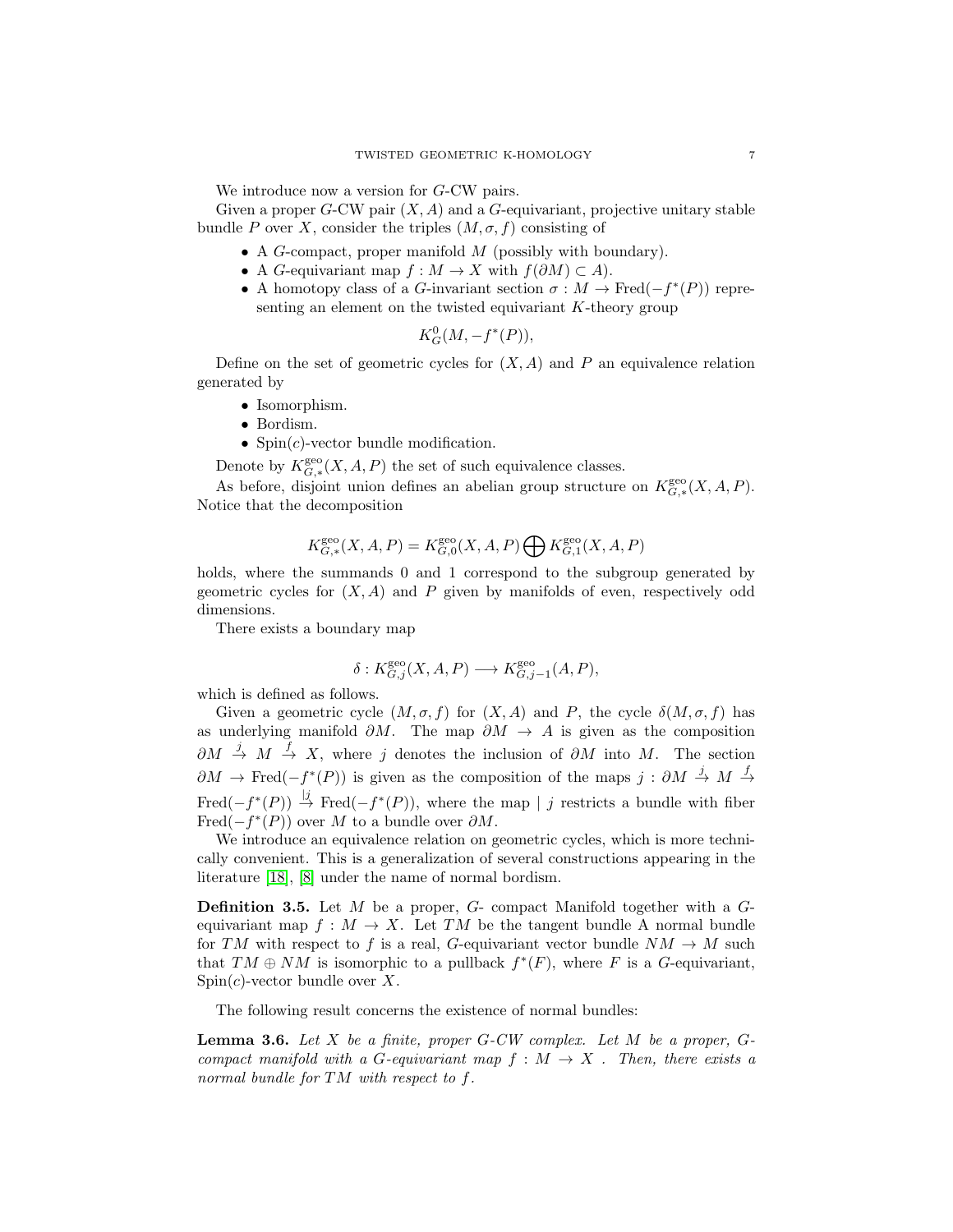Proof. This follows from Lemma 3.7 in page 599 of [\[24\]](#page-17-16), after noticing that the manifold M has a proper G-CW structure, which consists of finitely many cells.

 $\Box$ 

Definition 3.7. [Normal Bordism for cycles] Two cycles

 $(M, f, \sigma),$ 

and

$$
(M^{'},f^{'},\sigma^{\prime})
$$

for  $K_{G,*}^{\text{geo}}(X, A, P)$  are said to be normally bordant if there exist finite dimensional, real orientable vector bundles for TM with respect to f, denoted by  $E \to M$ , and a normal bundle for  $TM'$  with respect to  $f'$  denoted by  $E' \to M'$ ,

such that the cycles

$$
(E \bigstar M, \pi_E \circ f, S_{M,E}!(\sigma))
$$

and

$$
\big(E^{'}{\bigstar}M^{'},\pi_{E^{'}}\circ f^{'},S_{M^{'},E^{'}}!(\sigma^{'})\big)
$$

are bordant.

### **Lemma 3.8.** Two cycles are normal bordant if and only if they are equivalent.

Proof. The implication from normal bordism to equivalence in the sense of definition [3.1](#page-4-0) is clear.

For the converse, suppose that  $(W, f, \sigma)$  is a bordism from the cycle  $(M_0, f_0, \sigma_0)$ to  $(M_1, f_1, \sigma_1)$ . Choose a normal bundle NW for TW with respect to f in a way that NW  $|_{\partial W}$  is a normal bundle for the boundary. Then NW $\star$ W gives a normal bordism between  $Spin(c)$ -modifications along normal bundles for the boundary components.

The vector bundle modification procedure also implies normal bordism. Let  $E \to M$  be a real,  $Spin(c)$ , G-equivariant vector bundle. Let  $F \to S(E \oplus \mathbb{R})$  be a Spin $(c)$ , G-equivariant real vector bundle, and let N be a normal bundle with respect to the map  $S(E \oplus \mathbb{R}) \to M \to X$ .

Consider the map  $s : M \to F$  given as the composition of the 1-section  $s : M \to F$  $S(E \oplus \mathbb{R})$ , and the 0-section  $S(E \oplus \mathbb{R}) \to F$ .

Now, consider the bundle  $s^*(N) \oplus F \mid M$ , and notice that it is a normal bundle for  $M$  with respect to the map  $f$ .

After lemma [3.2,](#page-5-0) these total spaces are bordant, proper  $G$ - Spin $(c)$ -manifolds. The bordism determines a bordism of geometric cycles.

We now prove the usual homological properties of twisted equivariant  $K$ -homology for proper actions of a discrete group.

<span id="page-7-0"></span>**Theorem 3.9** (Homological Properties). The groups  $K_{G,j}^{\text{geo}}(X, A, P)$  satisfy the following properties.

- (i) (Functoriality). A G-equivariant map of pairs  $\psi : (X, A) \to (Y, B)$  induces a group homomorphism  $\psi^*: K_{G,j}^{\text{geo}}(X, A, \psi^*P) \to K_{G,j}^{\text{geo}}(Y, B, P)$
- (ii) (Homotopy invariance). Two G-equivariantly homotopic maps  $\psi_0: (X, A) \to$  $(Y, B)$  and  $\psi_1 : (X, A) \to (Y, B)$  induce the same group homomorphism  $\psi := \psi_0 = \psi_1 : K_{G,j}^{\text{geo}}(X, A, P) \to K_{G,j}^{\text{geo}}(Y, B, \psi^*(P)).$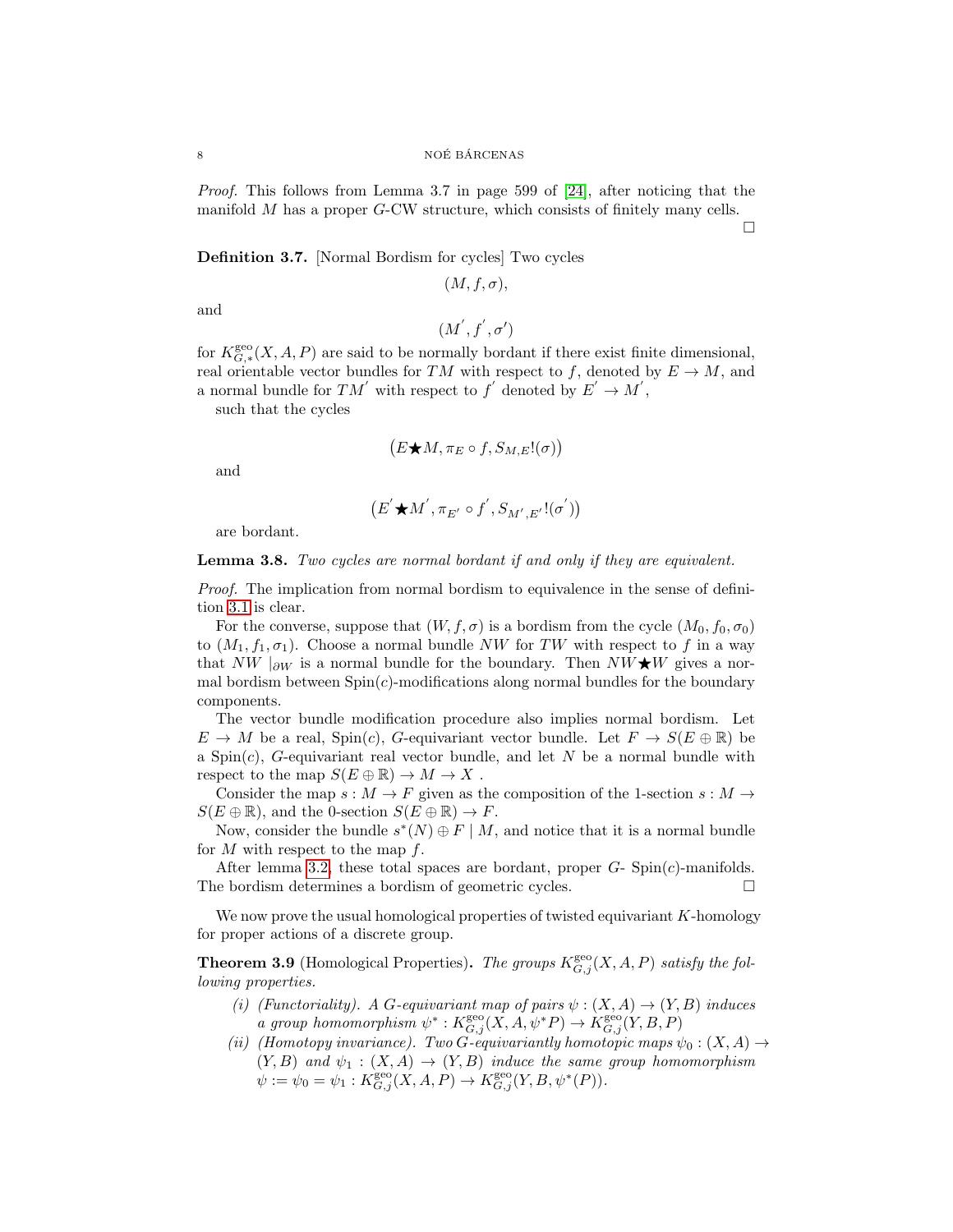(iii) (Six term exact sequence). For a proper  $G$ -CW pair  $(X, A)$ , the following sequence is exact:



where the maps  $i_*$ ,  $j_*$  are induced by the maps of proper G-CW pairs  $i: A \to X$  and  $j: X := (X, \emptyset) \to (X, A)$ .

(iv) (Excision). Given a  $G$ -CW pair  $(X, A)$  and a  $G$ -invariant, open set  $U$ with the property that the closure of  $U$  is contained in the interior of  $A$ , the inclusion  $l : (X - U, A - U) \rightarrow (X, A)$  induces an isomorphism of abelian groups

$$
K_{G,j}^{\text{geo}}(X, A, P) \to K_{G,j}^{\text{geo}}(X - U, A - U, l^*(P))
$$

(v) (Disjoint union Axiom). Let  $X = \prod$  $\coprod_{\alpha \in A} X_{\alpha}$  be a proper G-CW complex which is obtained as the disjoint union of the Proper G-CW complexes  $X_{\alpha}$ . Then, the inclusions  $X_{\alpha} \to X$  induce an isomorphism of abelian groups

$$
\bigoplus_{\alpha \in A} K_{G,j}^{\text{geo}}(X_{\alpha}, P \mid X_{\alpha}) \cong K_{G,j}^{\text{geo}}(X, P)
$$

- *Proof.* (i) Associate to the geometric cycle  $(M, \sigma, f)$  for the pair  $(X, A)$  the cycle  $(M, \psi^*(\sigma), \psi \circ f)$ .
	- (ii) It follows from the bordism relation.
	- (iii) We will check exactness of the sequence at  $K_{G,0}^{\text{geo}}(X,P)$ . Let  $(M, f, \sigma)$  be a geometric cycle for the pair  $(X, A)$  which maps to 0 under the map  $\delta$ . According to Lemma [3.2,](#page-5-0) there exists a real, orientable and  $Spin(c)$  Gvector bundle E of even dimension over  $\partial M$  such that the geometric cycle  $E\bigstar(\partial M, f\mid_{\partial M}, \sigma\mid_{\partial M})$  is twisted null bordant. We can assume that E is defined on all of  $M$ , otherwise using lemma 3.7 of [\[24\]](#page-17-16), page 599.

Consider a geometric cycle  $(W, F, \Sigma)$ , where W is such that  $\partial W =$  $E\bigstar \partial M$ ,  $F\vert_{\partial W} = \pi_E \circ f$ ,  $\Sigma\vert_{\partial W} = \sigma\vert_{\partial M}$ .

Form the manifold  $\hat{W} := W \cup_{\partial W = \partial M} E^{\bigstar} M$ , where the inclusion of  $\partial M$ into the second factor is given as composition of the inclusion  $\partial M \to M$ together with the unit section  $M \to E\bigstar M$ . The manifold W together with the map  $F \cup_{\partial M} f$ , and the class  $\hat{\Sigma} = \Sigma \cup_{\partial M} \sigma$  give a geometric cycle in  $K_{G,*}^{\text{geo}}(X,P)$  which maps to the given cycle for  $(X,A)$ .

Exactness at other points of the sequence is verified analogously.

(iv) We will construct an inverse to the map induced by the inclusion l. Recall the extension of Morse Theory to proper actions [\[19\]](#page-17-17), Theorems A and B in page 94. It can be concluded that given a geometric cycle  $(M, f, \sigma)$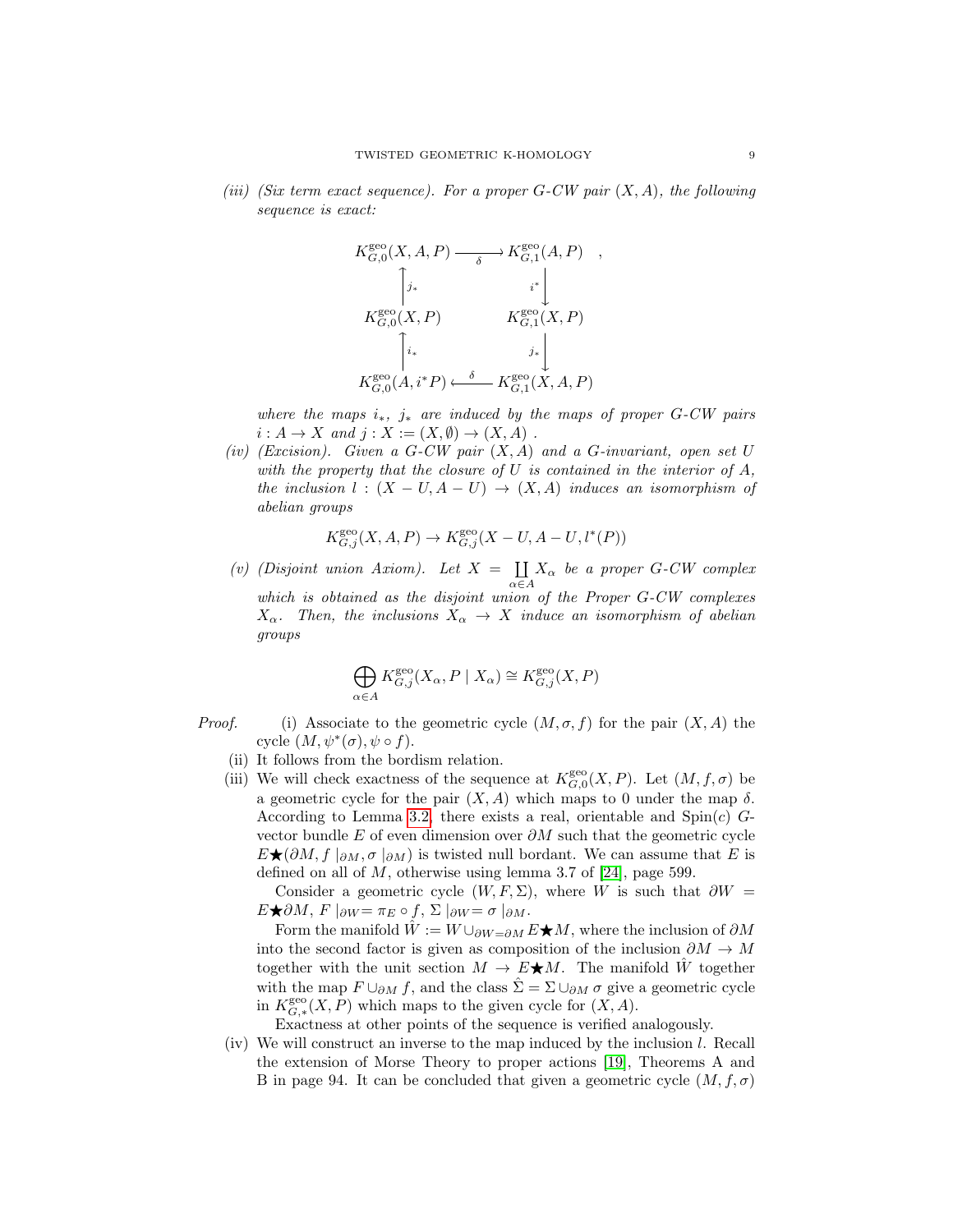for  $(X, A)$ , there exists a smooth G-invariant function  $\epsilon : M \to \mathbb{R}$  with a number of critical orbits, which are all generic.

We will assume that the function  $\epsilon$  separates  $f^{-1}(\overline{U})$  and  $M - f^{-1}(A)$ . Then, there exist real numbers  $a < b$  such that  $a = \sup_{x \in M - f^{-1}(A)} \epsilon(x)$ , and  $b = \inf_{x \in f^{-1}(\overline{U})} \epsilon(x)$ .

For a regular value  $c \in (a, b)$ ,  $\epsilon^c = \epsilon^{-1}(-\infty, c]$  can be furnished with a smooth structure. The boundary component  $\epsilon^{-1}(c) \cup \epsilon^{-1}(-\infty, c]) \cap \partial M$ is mapped under f to  $X - U$ .

Then, the restriction of the cycle to  $M_1$  gives a geometric cycle

 $(M_1, f |_{M_1}, \sigma |_{M_1})$ 

for the pair  $(X-U, A-U)$ . This construction gives an inverse to the map  $l_{\ast}$ .

(v) This follows easily from manipulations on the components of the manifolds involved in the geometric cocycles.

 $\Box$ 

Given discrete groups H and G, a group homomorphism  $\alpha : H \to G$ , and a proper H-CW pair  $(X, A)$ , the induced space  $\text{ind}_{\alpha} X$ , is defined to be the G-CW complex defined as the quotient space obtained from  $G \times X$  by the right H-action given by  $(g, x) \cdot h = (g\alpha(h), h^{-1}x)$ . The following result summarizes the behaviour of the geometric model for twisted equivariant K-homology with respect to induction and restriction procedures on spaces. Recall the existence of the induction homomorphisms in Borel cohomology  $\text{ind}_{\alpha}: H^3(\text{ind}_{\alpha}X \times_G EG, \mathbb{Z}) \to H^3(X \times_H EH, \mathbb{Z})$ and in Twisted Equivariant K-Theory  $\text{ind}_{\alpha}: K^*_{G}(\text{ind}_{\alpha}X, \text{ind}_{\alpha}P) \to K^*_{H}(X, P)$  [\[5\]](#page-17-8), (Lemma 5.4 in page 1347).

<span id="page-9-0"></span>Theorem 3.10. There exist natural group homomorphisms

$$
ind_{\alpha}: K^{\text{geo}}_{H,j}(X, A) \longrightarrow K^{\text{geo}}_{G,j}(ind_{\alpha}(X, A), ind_{\alpha}P)
$$

associated with a homomorphism  $\alpha : H \to G$  which satisfy the following conditions

- (i) ind<sub> $\alpha$ </sub> is an isomorphism whenever ker  $\alpha$  acts freely on X.
- (*ii*) For any j,  $\partial_n^G \circ \text{ind}_{\alpha} = \text{ind}_{\alpha} \circ \partial_n^H$ .
- (iii) For any group homomorphism  $\beta: G \to K$  such that ker  $\beta \circ \alpha$  acts freely on X, one has

$$
\mathrm{ind}_{\alpha\circ\beta}=K_{K,j}^{\mathrm{geo}}(f_1\circ\mathrm{ind}_{\beta}\circ\mathrm{ind}_{\alpha}):K_{H,j}^{\mathrm{geo}}(X,A)\to K_{K,n}^{\mathrm{geo}}(\mathrm{ind}_{\beta\circ\alpha}(X,A))
$$

where  $f_1: \text{ind}_{\beta} \text{ind}_{\alpha} \to \text{ind}_{\beta \circ \alpha}$  is the canonical G-homeomorphism. (iv) For any  $j \in \mathbb{Z}$ , any  $g \in G$ , the homomorphism

$$
\mathrm{ind}_{c(g):G\to G}K_{G,j}^{\mathrm{geo}}(X,A)\to K_{G,j}^{\mathrm{geo}}(\mathrm{ind})_{c(g):G\to G}(X,A))
$$

agrees with the map  $\mathcal{H}_n^G(f_2)$ , where  $f_2 : (X, A) \to \text{ind}_{c(g):G \to G}(X, A)$ sends x to  $(1, g^{-1}x)$  and  $c(g)$  is the conjugation isomorphism in G.

*Proof.* Given a geometric cycle for  $(M, f, \sigma)$  for  $K_H^{\text{geo}}(X, P)$ , form the cycle

 $(\text{ind}_{\alpha}M, \text{ind}_{\alpha}f, \Sigma),$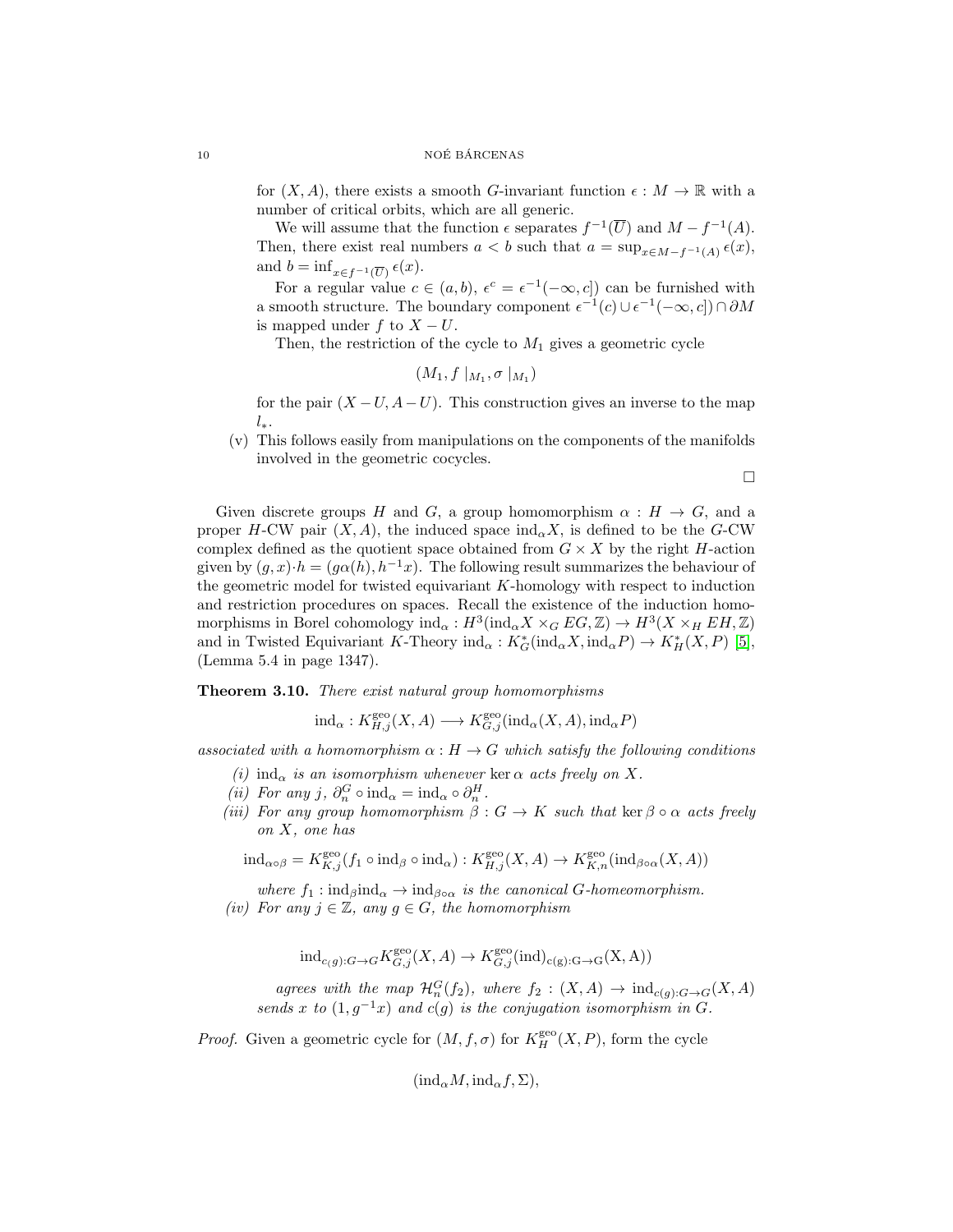where  $\Sigma : \text{ind}_{\alpha} X \to \text{Fred}(P)$  is the map determined by  $(g, x) \mapsto g\sigma(x)$ . This is compatible with the equivalence relations defining the geometric  $K$ -homology groups. The homomorphism is seen to satisfy i-iv.

<span id="page-10-0"></span>3.1. The spectral sequence. In order to proof the coincidence of geometric twisted equivariant K-homology, we will introduce a spectral sequence based on G-equivariantly contractible covers. This is the dual (homological instead of cohomological) counterpart of the spectral sequence constructed in [\[4\]](#page-17-9) for twisted equivariant K-theory. Due to the poor properties of Cech versions of homology (particularly its failure to satisfy exactness and disjoint union axiom in general), we will make the following assumption on the space X.

<span id="page-10-1"></span>**Condition 3.11.** [Condition CMP] The  $G$ -space X is said to satisfy condition CMP if X is a Compact, Metrizable Proper  $G$ -absolute neighbourhood retract  $(ANR)$ .

These conditions are certainly met in the case of smooth, proper and compact G-manifolds with isometric actions, as well as spaces with a proper G-CW structure with a finite number of cells.

The input for the spectral sequence is given in terms of Bredon homology with local coefficients associated to a contractible cover. We will introduce some notation relevant to this.

A detailed description of the homological algebra involved in Bredon cohomology, as well as computations related to twisted equivariant K-theory and Bredon cohomology can be found in [\[7\]](#page-17-0), [\[4\]](#page-17-9).

Let  $\mathcal{U} = \{U_{\sigma} \mid \sigma \in I\}$  be an open cover of the proper G-space X satisfying hypothesis [3.11.](#page-10-1) Assume that each open set  $U_{\sigma}$  is G-equivariantly homotopic to an orbit  $G/H_{\sigma} \subset U_{\sigma}$  for a finite subgroup  $H_{\sigma}$ , and each finite intersection is either empty or G-equivariantly homotopic to an orbit.

The existence of such a cover, sometimes known as contractible slice cover, is guaranteed for proper G-ANR's by an appropriate version of the Slice Theorem  $(see [1]).$  $(see [1]).$  $(see [1]).$ 

Let  $\mathcal{N}_G U$  be the category where the objects are non-empty finite intersections of  $U$ , and where a morphism is an inclusion.

**Definition 3.12.** A covariant system with values on  $R$ -Modules is a covariant functor  $\mathcal{N}_G \mathcal{U} \to R$  – Mod.

**Definition 3.13.** The nerve associated to the cover  $\mathcal{U}$ , denoted by  $\mathcal{N}_G \mathcal{U}^*$  is the simplicial set where the set of 0-simplices  $\mathcal{N}_G \mathcal{U}^0$  is given by elements of the cover U. The 1 -simplices in  $\mathcal{N}_G U^1$  are non-empty intersections  $U_{\sigma_1} \cap U_{\sigma_2}$  an in general, for any natural number *n*, the *n*-simplices,  $\mathcal{N}_G \mathcal{U}^n$  are non-empty intersections of elements in the cover  $\mathcal U$  of length  $n+1, U_{\sigma_1} \cap \ldots \cap U_{\sigma_2}$ .

There are face  $\delta_i: \mathcal{N}_G \mathcal{U}^i \to \mathcal{N}_G \mathcal{U}^{i-1}$  and degeneracy maps  $s_i: \mathcal{N}_G \mathcal{U}^{i-1} \to \mathcal{N}_G \mathcal{U}^i$ coming from the associativity, respectively idempotence of intersection.

**Definition 3.14.** Let  $X$  be a proper  $G$ -space satisfying condition [3.11.](#page-10-1) Given a contractible slice cover  $U$ , and a covariant coefficient system  $M$ , the Bredon equivariant homology groups with respect to  $\mathcal{U}$ , denoted by  $H_n^G(X, \mathcal{U}; M)$ , are the homology groups of the chain complex defined as the R-module

 $C_*(\mathcal{N} \in \mathcal{U}, M)$ 

 $\Box$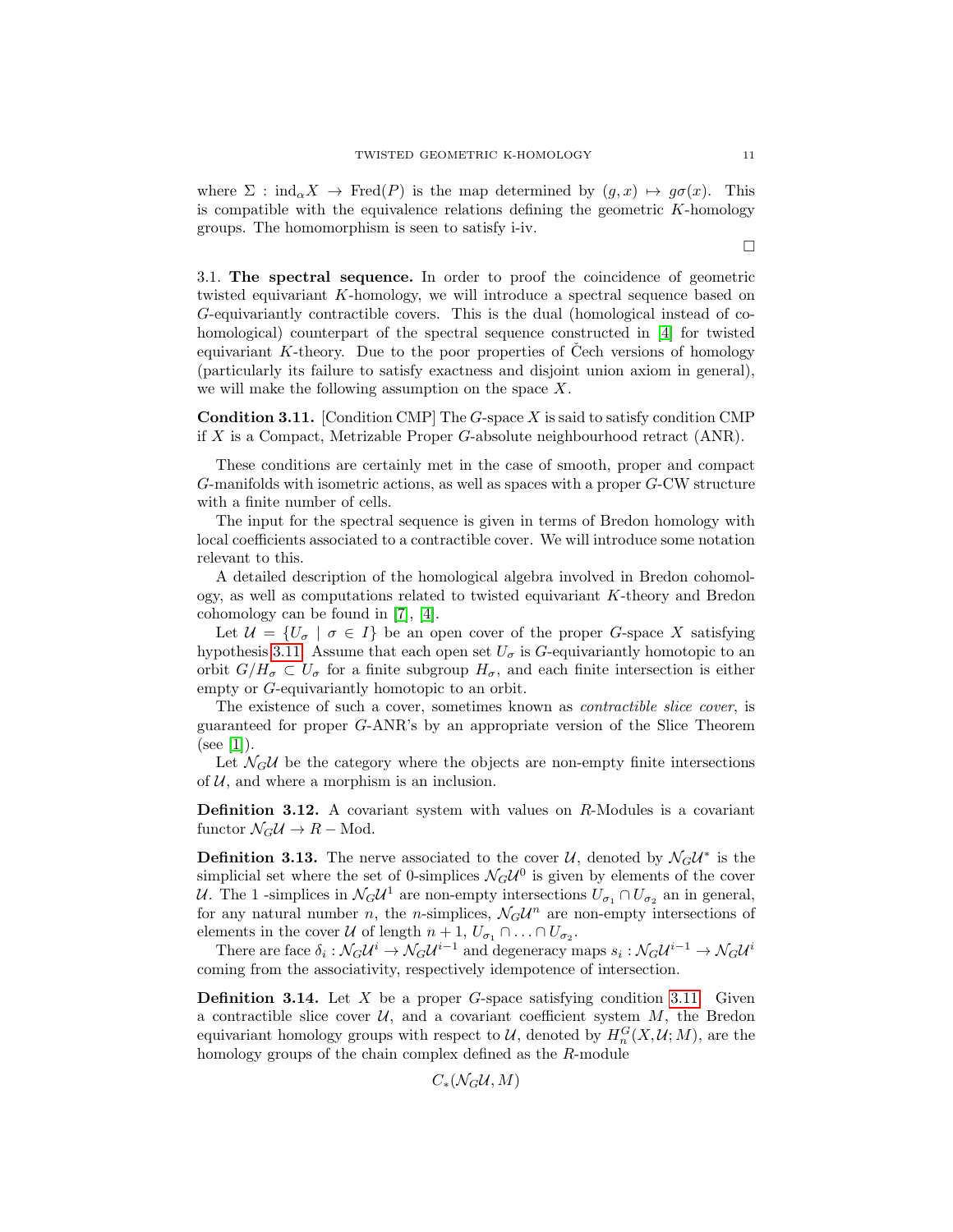Defined as follows. On a given degree n,  $C_n(\mathcal{N}_G\mathcal{U}, M)$  is the R-module

$$
\bigoplus_{U_{\sigma}=U_{\sigma_1}\cap\ldots\cap U_{\sigma_n}\in \mathcal{N}_G\mathcal{U}^n}M(U_{\sigma})\otimes_R R[U_{\sigma}],
$$

where  $R[U_{\sigma}]$  denotes a free R module of rank one and  $U_{\sigma}$  denotes a non empty length n intersection.

The boundary maps of the simplicial set  $\mathcal{N}_G U$  tensored with the R-module homomorphisms given by the functoriality of  $M$  give the differential

$$
d_n: \bigoplus_{U_{\sigma}=U_{\sigma_1}\cap\ldots\cap U_{\sigma_{n+1}}\in \mathcal{N}_G\mathcal{U}^n} M(U_{\sigma})\otimes_R R[U_{\sigma}] \longrightarrow \bigoplus_{U_{\tau}=U_{\tau_1}\cap\ldots\cap U_{\tau_n}\in \mathcal{N}_G\mathcal{U}^{n-1}} M(U_{\tau})\otimes_R R[U_{\tau}].
$$

We will analyze now the coefficient system associated to twisted equivariant K-homology.

Let X be a space satisfying condition [3.11.](#page-10-1)  $i_{\sigma}: G/H_{\sigma} \to U_{\sigma} \to X$  be the inclusion of a proper G-orbit into the contractible slice  $U_{\sigma} \subset X$  and consider the Borel cohomology group  $H^3(EG \times_G G/H_\sigma, \mathbb{Z})$ . Given a class  $P \in H^3(EG \times_G X, \mathbb{Z})$ , we will denote by  $\overline{H_{P_{\sigma}}}$  the central extension  $1 \to S^1 \to \overline{H_{P_{\sigma}}} \to H_{\sigma} \to 1$  associated to the class given by the image of  $P$  under the maps

 $\omega_{\sigma}: H^3(EG \times X, \mathbb Z) \stackrel{i_*^*}{\to} H^3(EG \times_G G/H_{\sigma}, \mathbb Z) \stackrel{\cong}{\to} H^3(BH_{\sigma}, \mathbb Z) \stackrel{\cong}{\to} H^2(BH_{\sigma}, S^1).$ 

Denote by  $R(H_{P_{\sigma}})$  the abelian group of isomorphism classes of complex representations of the group  $H_{P_{\sigma}}$ . Let  $R_{S^1}(H_{P_{\sigma}})$  be the subgroup generated by the complex representations of  $\widetilde{H_{P_{\sigma}}}$  on which the central subgroup  $S^1$  acts by complex multiplication.

Lemma 3.15 (Coefficients on equivariant contractible covers). The restriction of the functors  $K_{G,0}^{\text{geo}}(X,P)$  and  $K_{G,1}^{\text{geo}}(X,P)$  to the subsets  $U_{\sigma}$  gives covariant functors defined on the category  $\mathcal{N}_G \mathcal{U}$ . As abelian groups, the functors  $K_{G,j}^{\text{geo}}(X,P)$  satisfy:

$$
K_{G,j}^{\text{geo}}(U_{\sigma}, P) |_{U_{\sigma}} = \begin{cases} R_{S^1}(\widetilde{H_{P_{\sigma}}}) & \text{if } j = 0 \\ 0 & \text{if } j = 1 \end{cases}
$$

In degree 0, a map  $K_{G,0}^{\text{geo}}(U_{\sigma}, P) \mid_{U_{\sigma}} \to K_{G,0}^{\text{geo}}(U_{\tau}, P) \mid_{U_{\sigma}}$  is given by induction of representations along group inclusions  $\widetilde{H}_{\sigma} \to \widetilde{H}_{\tau}$ .

.

*Proof.* Notice the group isomorphism  $K_{G,j}^{\text{geo}}(U_{\sigma}, P) \mid_{U_{\sigma}} \cong K_{G,j}^{\text{geo}}(G/H_{\sigma}, P) \mid_{U_{\sigma}}$  due to homotopy invariance, part ii in Theorem [3.9.](#page-7-0) The induction structure gives an isomorphism

 $K_{G,j}^{\text{geo}}(G/H_{\sigma}, P|_{U_{\sigma}}) \cong K_{H,j}^{\text{geo}}(\{\bullet\}, \omega_{\sigma}(P)).$ 

Consider the  $H_{\sigma}$ -trivial Space  $\{\bullet\}$ , and a geometric cycle

$$
(M, f: M \to \{\bullet\}, s: M \to \text{Fred}(f^*(\omega_{P_{\sigma}}))),
$$

representing an element in the geometric equivariant K-homology group

$$
K_{H,j}^{\text{geo}}(\{\bullet\}, \omega_{\sigma}(P)).
$$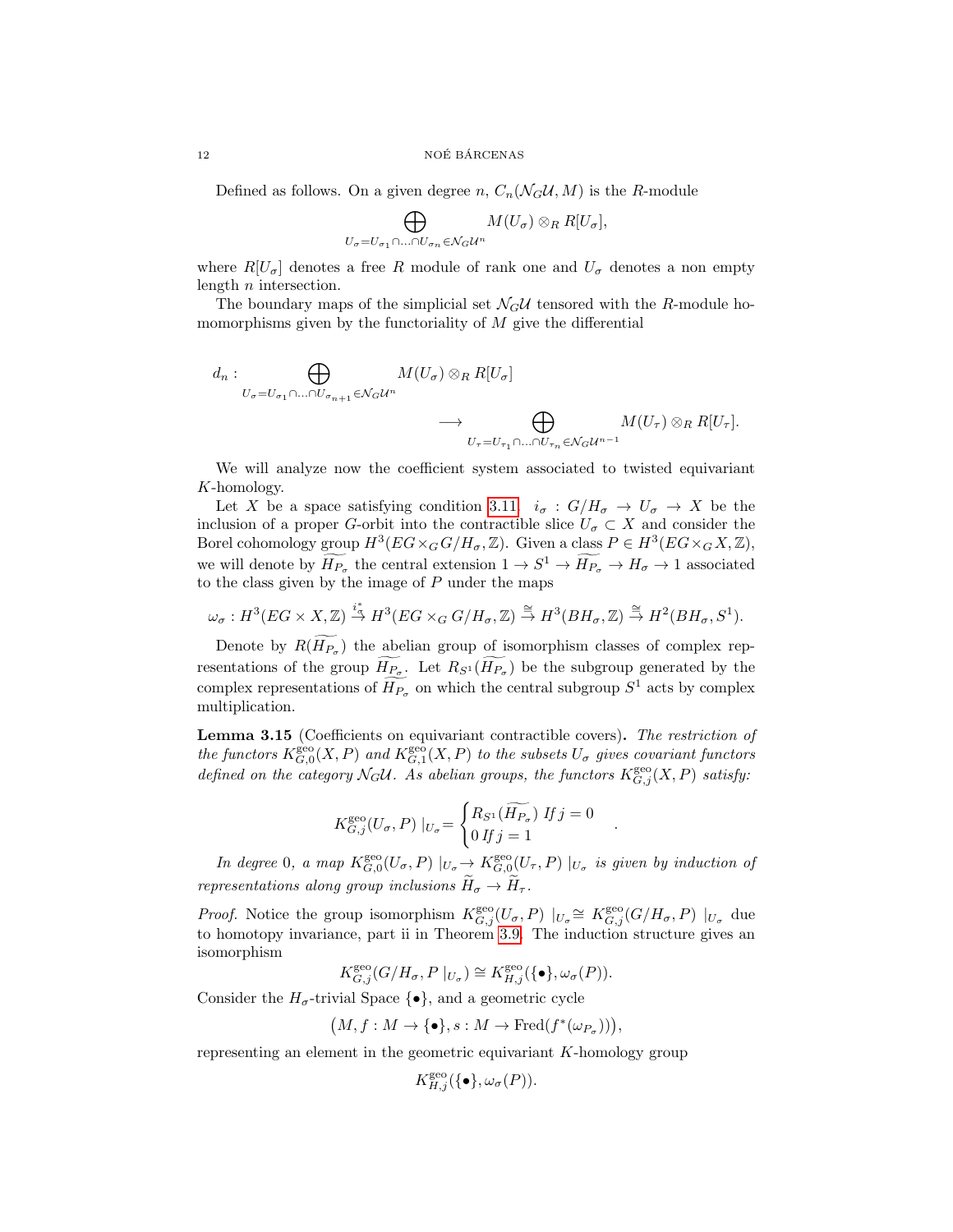The pushforward map  $f_!(s): K^j_{H_\sigma}(M, f^*(\omega_{P_\sigma})) \to K^j_{H_\sigma}(\{\bullet\}, \omega_{P_\sigma})$  defined in [\[3\]](#page-16-0) associated to the map  $f: M \to \{\bullet\}$  gives an isomorphism to the group  $K^j_{H_\sigma}(\{\bullet\}, \omega_{P_\sigma}).$ On the other hand, this group has been verified to be isomorphic to either 0 if  $j$  is odd or the group  $R_{S^1}(H_{P_{\sigma}})$  if j is even in [\[5\]](#page-17-8), 5.3.4.

For the description of the induced morphism, notice the compatibility of the induction structure in the sense of [3.10](#page-9-0) with the representation theoretical induction structure of  $R_{S^1}(H_{P_{\sigma}})$ . This follows from the naturality of the equivariant topological index in the context of finite groups [\[2\]](#page-16-3).

 $\Box$ 

We will now give a description of Segal's spectral sequence [\[29\]](#page-17-18), used to compute Twisted Equivariant Geometric K-homology. The main application will be Theorem [4.6](#page-14-0) below, relating these groups with analytical approaches to twisted equivariant K-homology. The construction of the spectral sequence is completely analogous to that of [\[4\]](#page-17-9).

<span id="page-12-1"></span>**Proposition 3.16.** Let X be a G-space satisfying condition [3.11.](#page-10-1) There exists a spectral sequence associated to a locally finite and equivariantly contractible cover U. It converges to  $K^{\rm geo}_G(X,P),$  has for second page  $E^2_{p,q}$  the homology of  $\mathcal{N}_G$ U with coefficients in the functor  $\mathcal{K}_0^G(?, P|_?)$  whenever q is even, i.e.

 $(3.17)$  $P_{p,q}^2 := H_p^G(X, \mathcal{U}; \mathcal{K}_{\mathrm{geo},0}^G(\mathcal{U}, P|_{\mathcal{U}}))$ 

and is trivial if q is odd. Its higher differentials

$$
d_r: E_{p,q}^r \to E_{p-r,q+r-1}^{r+1}
$$

vanish for r even.

Proof. The cover consists of open spaces, which are G-equivariantly homotopic to an orbit. Hence, we know that the groups  $K_{q, \text{geom}}^G(U_\sigma; P|_{U_\sigma})$  are periodic and trivial for q odd. Hence, the  $E^2$  term is isomorphic to  $H_p^G(X, \mathcal{U}; \mathcal{K}_G^q(?, P|_?)).$ 

 $\Box$ 

# 4. Analytic K-homology and the Index Map.

<span id="page-12-0"></span>Twisted Versions of Equivariant K-theory have been considered in the literature using a number of analytical constructions involving  $KK$  theory [\[11\]](#page-17-2), [\[30\]](#page-17-19).

We will use the coincidence of these approaches, previously studied in the literature [\[30\]](#page-17-19), [\[17\]](#page-17-20), as well as duality results to define an analytical index map with image on an equivariant  $KK$ -theory group, which is verified to be an isomorphism for proper finite G-CW complexes.

We shall recall notations for equivariant  $KK$ -groups. References for further study include [\[10\]](#page-17-21), [\[25\]](#page-17-22).

**Definition 4.1.** Let A and B be graded  $G-C^*$  algebras. The set  $\mathcal{E}_G(A, B)$  of equivariant Kasparov modules consists of triples  $(E, \phi, T)$  of a countably generated, graded Hilbert B-module E with a continuous action of  $G$ , an equivariant graded  $*$ homomorphism to the adjointable operators of the Hilbert Module  $E \phi : A \to \mathbb{B}(E)$ , and a G-continuous operator F of degree 1 in  $\mathbb{B}(E)$ , with the following properties:

- The commutators  $[F, \phi(a)]$  are in the algebra of compact, adjoinable operators  $\mathbb{K}(E)$  for all  $a \in A$ .
- $(F^2-1)\phi(a) \in \mathbb{K}(E)$ .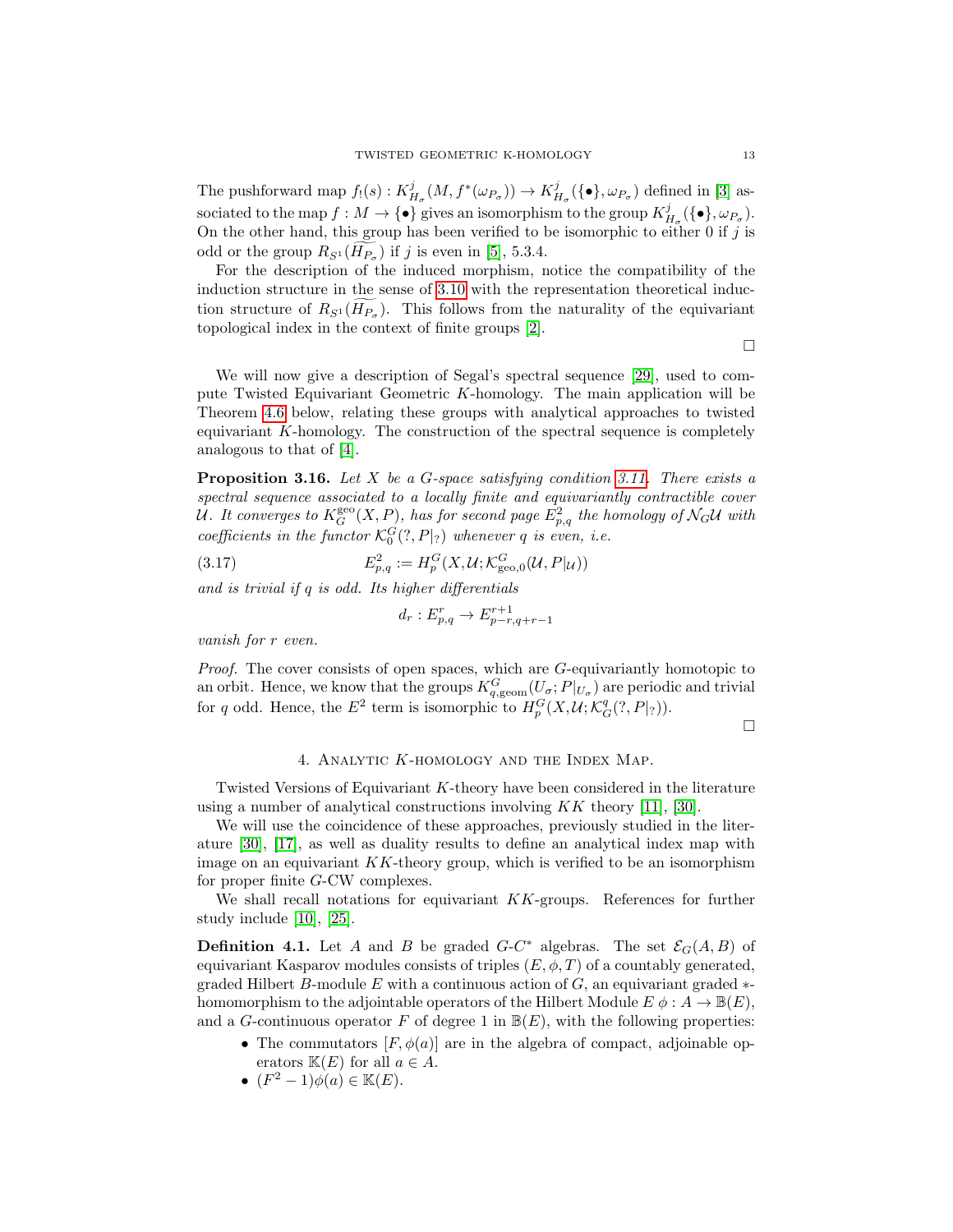- $(F F^*)\phi(a) \in \mathbb{K}(E)$ .
- $(gF F)\phi(a) \in \mathbb{K}(E)$ .

Here  $K(E)$  denotes the compact adjoinable operators of the Hilbert Module E. Direct sum and homotopy turn  $KK_G$  into a group, [\[10\]](#page-17-21) 20.2 in page 206. Usings Kasparov's Bott periodicity, [\[10\]](#page-17-21) 20.2. 5, these groups are extended to  $\mathbb{Z}/2$ graded groups  $KK_G^*$  ( $\quad$ ,  $\quad$ ), which are covariant in the second variable, respectively contravariant in the first one.

**Definition 4.2.** Let X be a proper G-CW complex. Given a projective unitary stable G-equivariant bundle P defined with respect to a stable Hilbert space  $\mathcal{H}$ , consider the Space K of compact operators in H. Let the group  $P\mathcal{U}(\mathcal{H})$  (with the  $∗-strong topology)$ , act by conjugation on the space K of compact operators on H with the norm topology (which agrees with the ∗-topology.

The continuous trace Bundle associated to  $P$  is the bundle with structural group  $P\mathcal{U}(\mathcal{H})$  and fiber K associated to P, denoted by  $\mathcal{K}_P = P \times_{P\mathcal{U}(\mathcal{H})} \mathcal{K}$ .

The following result summarizes some properties of the continuous trace bundle associated to a twist P.

**Proposition 4.3.** Let P be a projective unitary stable  $G$ -equivariant bundle P defined over a G-CW complex X. Then,

- (i) The bundle  $\mathcal{K}_P$  is locally trivial.
- (ii) The sections vanishing at infinity of  $K_P$  form a G-Hilbert Module over the  $C^*$ -algebra  $C_0(X)$ , denoted by  $A_P$ .

Proof. We will verify the statements.

- (i) It follows from the local triviality of the projective unitary stable G-Bundle P.
- (ii) This follows from local triviality.

$$
\Box
$$

<span id="page-13-0"></span>**Theorem 4.4.** Let  $X$  be a proper,  $G$ - compact . There exist group isomorphisms  $A: K_G^*(X, P) \longrightarrow \mathcal{R}KK_{G,X}^*(C_0(X), A_P)$ 

$$
B: \mathcal{R}KK^*_{G,X}(C_0(X), A_P) \longrightarrow KK(\mathbb{C}, A_P \rtimes G)
$$

Where the right hand side of the first equation, respectively the right hand side of the second one is representable KK-theory [\[21\]](#page-17-23) with respect to  $C_0(X)$ .

Proof. • This is a consequence of Theorem 3.14 in page 872 and proposition 6.10 in page 900 of [\[30\]](#page-17-19). However, we will collect the needed results. First notice that the action groupoid  $\Gamma := X \rtimes G$  is proper and locally compact. The continuous trace Algebra bundle  $A_P$  carries the structure of a Fell bundle over  $\Gamma$ . Tu-Xu-Laurent construct in [\[30\]](#page-17-19) the reduced  $C^*$  algebra associated to a Fell bundle and denote it by  $C_r^*(\Gamma, E)$ .

Specializing Proposition 6.11 in page 900 of [\[30\]](#page-17-19) identifies the Kasparov KK-group

$$
KK^*_\Gamma(C_0(X), C_0(X, \mathcal{K}_P))
$$

with the K-Theory groups  $K_*(C_r^*(\Gamma,\mathcal{K}_P))$ . Theorem 3.14 in [\[30\]](#page-17-19) identifies this K-Theory group with the twisted equivariant K-theory groups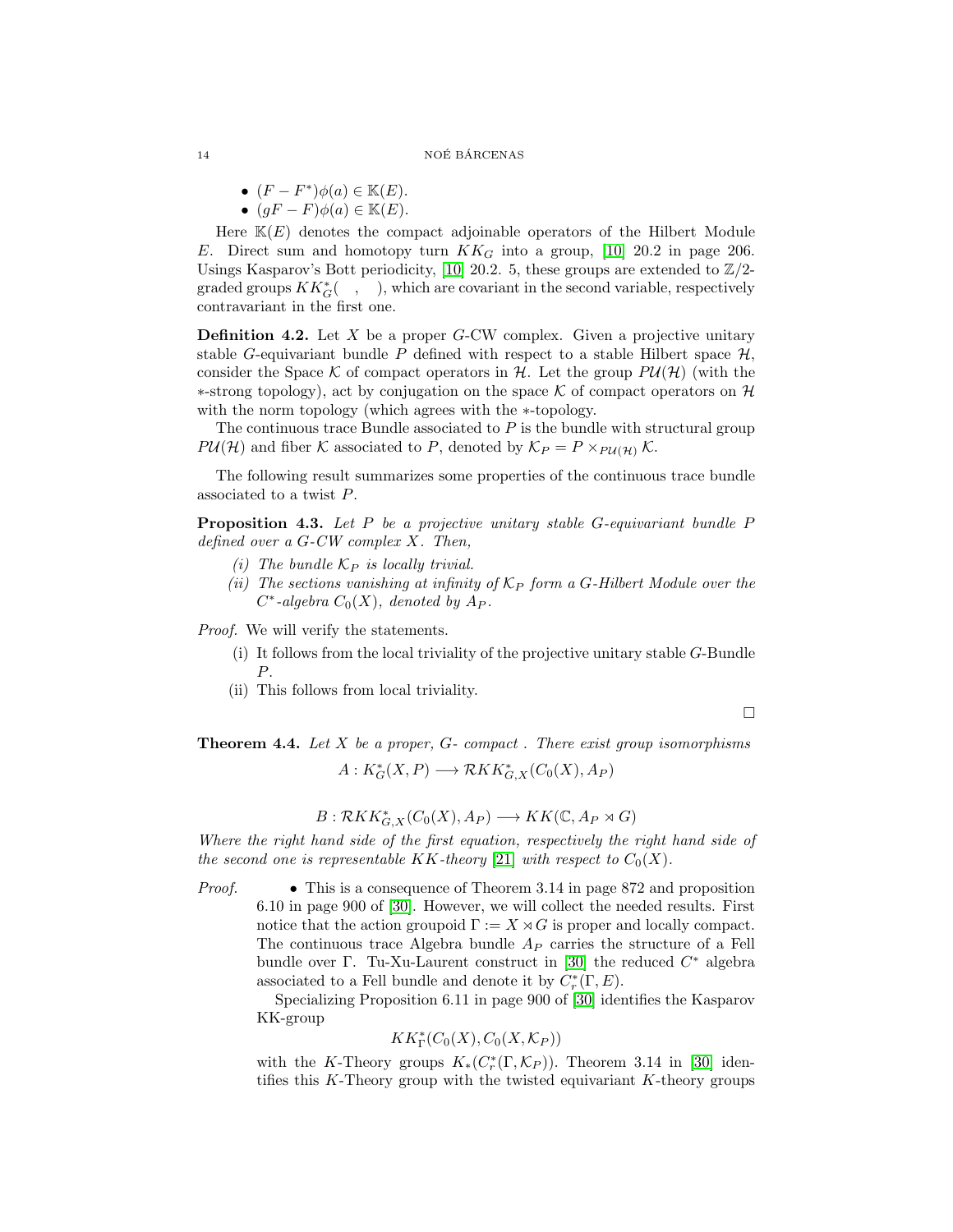$K^*_G(X, P)$  as introduced in [\[5\]](#page-17-8) in terms of homotopy groups of spaces of sections of Fredholm operators. On the other hand, the groups  $KK^*_\Gamma(C_0(X), C_0(X, \mathcal{K}_P))$ are isomorphic to the groups  $\mathcal{R}KK_{G,X}^*(C_0(M),A_P)$  of representable, equivariant  $KK$ - theory with respect to X. This gives isomorphism A.

• For the isomomorphism  $B$ , consider the composition

$$
\mathcal{R}KK_{G,X}^*(C_0(M),A_P) \longrightarrow KK(C_0(X) \rtimes G, A_P \rtimes G) \to KK(\mathbb{C}, A_P \rtimes G),
$$

where the first map is Kasparov's descent homomorphism and the second is given by tensoring with the Mishchenko-line bundle for  $X$ . It is proved in [\[14\]](#page-17-3), Theorem 2.6 in page 15, that this map is an isomorphism.

 $\Box$ 

General instances of the following theorem have been proved in [\[14\]](#page-17-3) ( Theorem 1.2 in page 3), as well as [\[17\]](#page-17-20), Section 7.3.

<span id="page-14-1"></span>**Theorem 4.5.** Let G be a discrete Group. Let M be a proper, cocompact  $Spin(c)$ smooth G-manifold. Let  $P \in H^3(X \times_G, EG, \mathbb{Z})$  be a class representing a projective unitary stable G-equivariant bundle. Denote by  $A_P$  the continuous trace algebra associated to it and let  $A_{-P}$  be the continuous trace algebra associated to the additive inverse of P.

There exists an isomorphism of Kasparov KK-groups

$$
PD: \mathcal{R}KK_{G,X}^*(A_P, \mathbb{C}) \longrightarrow KK_G^*(\mathbb{C}, A_{-P})
$$

Proof. The proof consists of two KK-equivalences.

$$
\mathcal{R}KK_{G,X}^*(A_P,\mathbb{C})\cong \mathcal{R}KK_{G,X}^*(\mathbb{C},A_{-P})\cong KK_G^*(\mathbb{C},A_{-P})
$$

The first isomorphism comes from Theorem 1.2 in [\[14\]](#page-17-3). The last equivalence follows from the compacity assumption on M.

 $\Box$ 

<span id="page-14-0"></span>**Theorem 4.6.** Let  $X$  be a finite proper  $G$ -CW complex. There exists an isomorphism

$$
Index: K_{G,*}^{\text{geo}}(X, P) \longrightarrow KK_G^*(\mathbb{C}, A_P)
$$

*Proof.* Consider a geometric cycle  $(M, f, \sigma)$ , and recall that it consists of a Gcompact, proper orientable,  $Spin(c)$  manifold without boundary M, a G-equivariant map  $f: M \to X$ , as well as homotopy class of a G-invariant section  $\sigma: M \to Y$  $\mathcal{K}_{-f^*(P)}$  representing an element on the twisted equivariant K-theory group  $K_G^0(M, -f^*(P)).$ Consider the Poincaré duality isomorphism [4.5](#page-14-1) and the equivalence to the  $KK$ approach [4.4.](#page-13-0) They give isomorphims fitting in the following commutative diagram:

$$
K_G^*(X, -f^*(P)) \stackrel{A}{\cong} \mathcal{R}_X KK_G^*(A_{-f^*(P)}, \mathbb{C}) \stackrel{PD}{\cong} KK_G^*(\mathbb{C}, A_{f^*(P)})
$$

Define the map Index on the cycle  $(M, f, \sigma)$  as the element  $f_* \circ PD \circ A(\sigma)$ , where  $f_*$  denotes the map induced by f on equivariant KK-theory groups.

Since Both functors satisfy the axioms of an equivariant homology theory, there exist spectral sequences  $E_{p,q}^r$  converging to  $K_*^{\text{geo}}(X,P)$ , as indicated in [3.16.](#page-12-1) Using the usual homological properties of KK-theory, one constructs out of the cover for the spectral sequence in [3.16,](#page-12-1) a spectral sequence  $F_{p,q}^r$  converging to  $KK_G^*(\mathbb{C}, A_P)$ .

Moreover, the Index map is natural and gives a natural transformation between the second terms of the spectral sequences, which consists of isomorphisms for a compact=finite=cocompact  $G$ -CW complex X.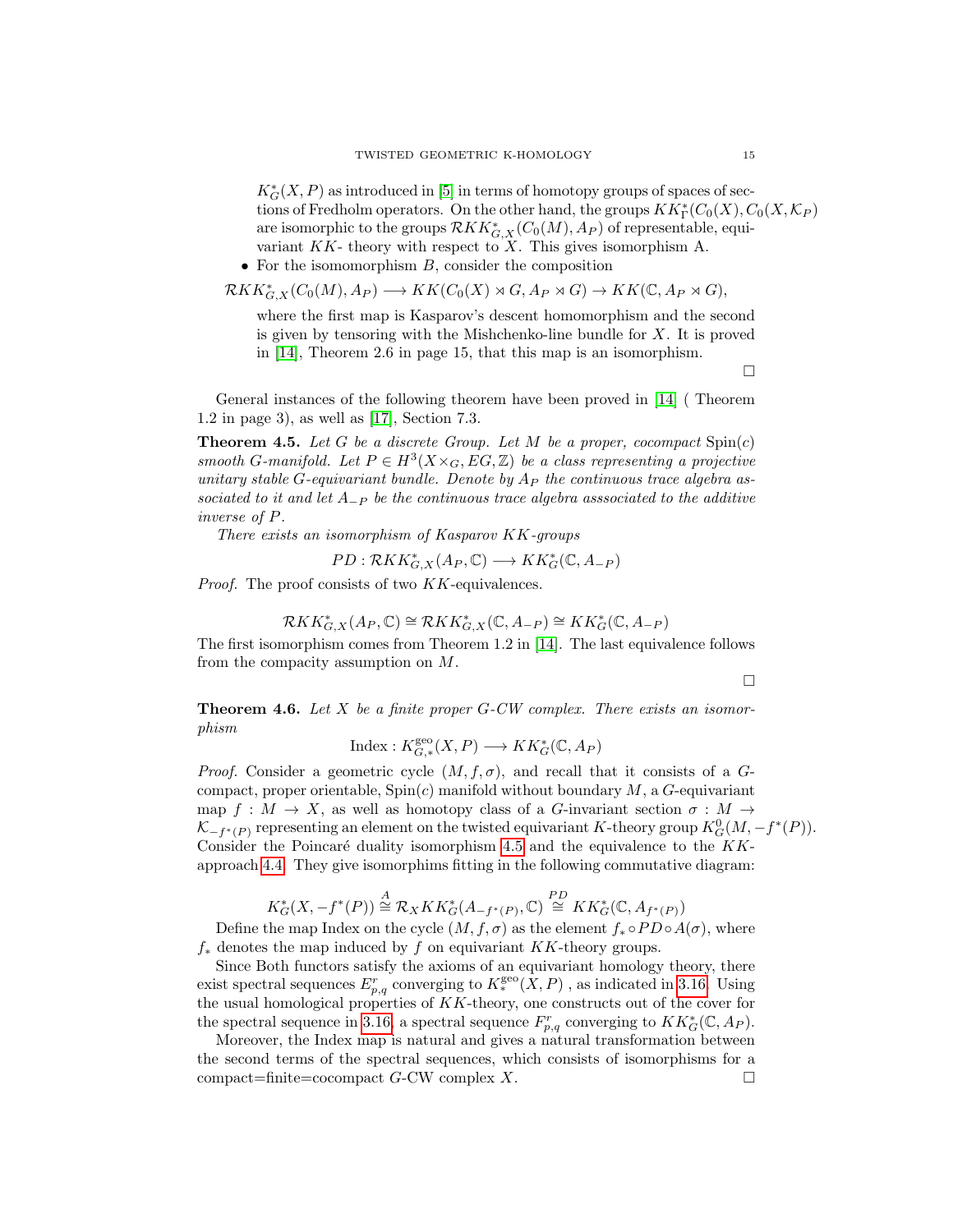#### <span id="page-15-0"></span>16 NOÉ BÁRCENAS

#### 5. Relation to twisted crossed products

We state briefly the relation to twisted crossed products, studied previously in [\[16\]](#page-17-10), [\[27\]](#page-17-11).

Let  $G$  be a discrete, countable group.

**Definition 5.1.** A model for the classifying space for proper actions  $EG$  is a proper  $G$ -CW complex  $EG$  with the property that, given any other proper  $G$ -CW complex X, there exists up to G-equivariant homotopy a unique map  $X \to EG$ .

Models for  $\underline{E}G$  always exists and are unique up to G-equivariant homotopy [\[23\]](#page-17-24), Theorem 1.9 in page 275. Moreover, EG can be characterized as a G-CW Complex with isotropy in the family of finite subgroups and such that the fixed point set  $X^H$  is either contractible if H is finite or empty otherwise.

Notice in particular that  $EG$  is contractible after forgetting the group action.

Hence, the Borel construction  $EG \times_G EG$  is a model for BG, the base space of the universal principal G-bundle  $G \to EG \to BG$ . This gives an isomorphism

$$
\omega: H^3(\underline{E}G \times_G EG, \mathbb{Z}) \to H^3(G, \mathbb{Z}),
$$

where  $H^3(G,\mathbb{Z})$  denotes group cohomology with constant coefficients, which is isomorphic to Borel-Moore cohomology [\[26\]](#page-17-25) since G is discrete.

Let  $S<sup>1</sup>$  be the abelian group of complex numbers of norm one.

There exists an isomorphism  $\omega : H^3(G, \mathbb{Z}) \to H^2(G, S^1)$ , which is given as a connection homomorphism of the long exact sequences produced by the coefficient sequence  $1 \to \mathbb{Z} \to \mathbb{R} \to S^1 \to 1$ .

Given a cohomology class  $P \in H^3(\underline{E}G \times_G EG, \mathbb{Z})$ , we will denote by  $\alpha_\omega(P)$ a cocycle representative  $\alpha_{\omega(P)}$ :  $G \times G \to S^1$  of the class associated to  $\omega(P) \in$  $H^2(G, S^1) = Z^2(G, S^1)/B^2(G, S^1).$ 

Given such a cocycle  $\alpha_{\omega(P)}$ , one can form the reduced and full  $\alpha_{\omega(P)}$ -twisted group  $C^*$ -algebras, as follows.

**Definition 5.2.** Let G be a discrete group. Let  $\alpha$  :  $G \times G \to S^1$  be a 2-cocycle. The  $\alpha$ -twisted convolution algebra  $l^1(G, \alpha)$  is the space of all summable complex functions on  $F$  with convolution and involution given by

$$
f *_{\alpha} g(s) = \sum_{t \in G} f(t)g(t^{-1}s)\alpha(t,t^{-1}s),
$$

$$
f^*(s) = \alpha(s, s^{-1}) f(s^{-1}).
$$

The full twisted group algebra  $C^*(G, \alpha)$  is defined as the enveloping  $C^*$  algebra of  $l^1(G,\alpha)$ .

The reduced twisted group  $C^*$ -algebra  $C^*_r(G, \alpha)$  is the closure of the  $\alpha$ -regular *representation*  $L_{\alpha}: G \to U(l^2(G))$  given by

$$
(L_{\alpha}(s)\xi)(t) = \alpha(s, s^{-1}t)\xi(s^{-1}t), \ \xi \in l^2(G), s, \ t \in G
$$

In a similar fashion, given a discrete, countable group G, a cocycle  $\alpha$  :  $G \times$  $G \rightarrow S^1$ , a  $C^*$  algebra A and a map  $U : G \rightarrow Aut(A)$ , satisfying  $U(g_1g_2) =$  $\alpha(g_1, g_2)U(g_1)U(g_2)$ , one forms the twisted reduced and full crossed product, denoted by  $A \rtimes_{\alpha}^r G$  respectively  $A \rtimes_{\alpha} G$ . See [\[27\]](#page-17-11) for details.

The following result relates the Continuous trace Algebra  $A_P$  with a twisted crossed product construction.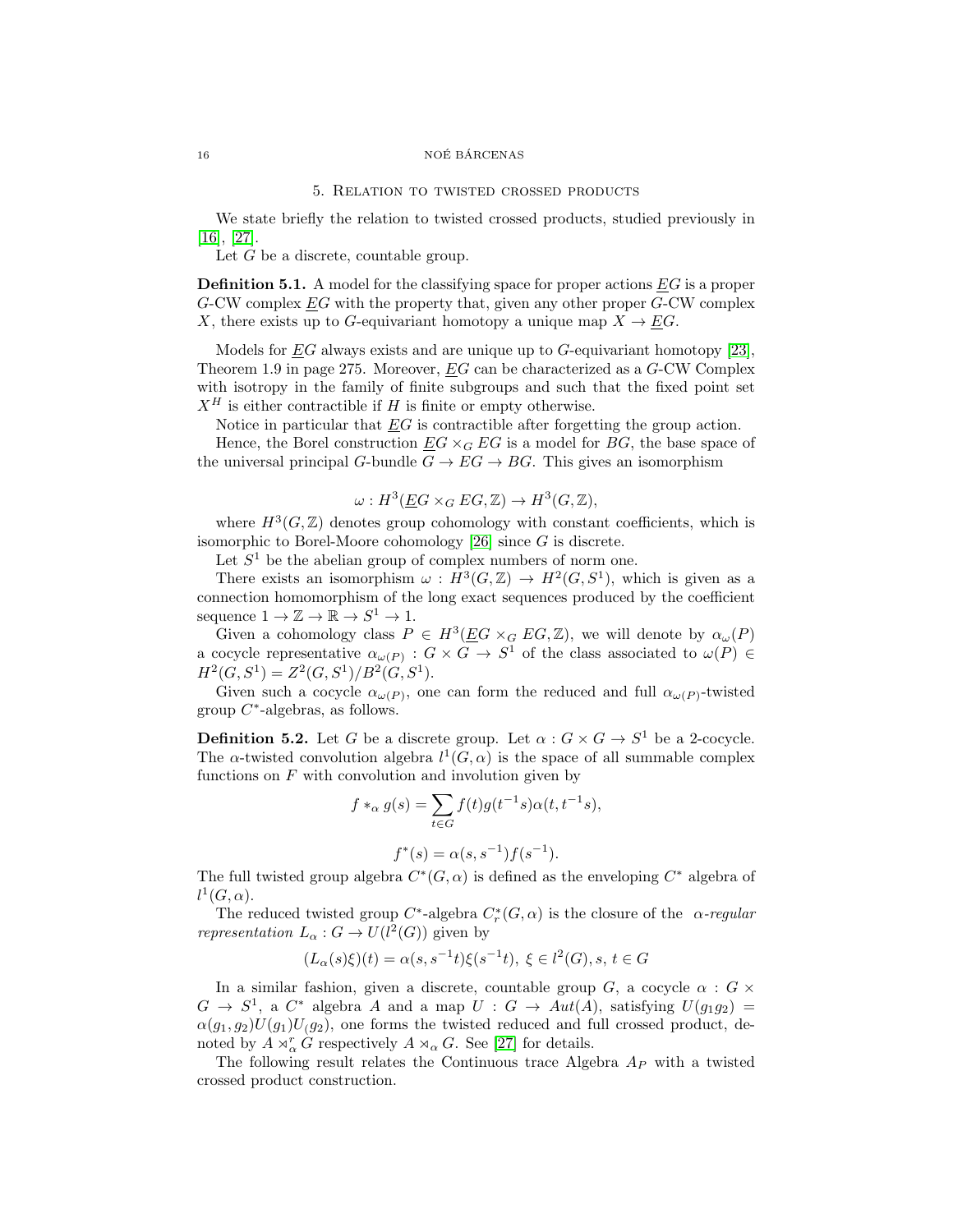<span id="page-16-4"></span>**Proposition 5.3.** The  $C_0(\underline{E}G)$  algebras  $A_P$  and  $K \rtimes_{\alpha_{\omega(P)}}^r G \otimes C_0(\underline{E}G)$  are Morita equivalent.

*Proof.* Consider the action groupoid  $\Gamma := \underline{E}G \rtimes G$ . Both  $C_0(\underline{E}G)$ -algebras are section algebras of elementary  $C^*$  bundles over the space of objects  $\underline{E}G$  of  $\Gamma$ .

Theorem 16 in page 229 of [\[22\]](#page-17-26) identifies the Morita equivalence of such bundles in terms of classes in a cohomology group isomorphic to the Borel construction  $H^2(\underline{E}G \times_G EG, S^1)$ . For the bundles in question, the classes are representatives of the class of  $\omega(P)$ , which is the same as the one of  $\alpha_{\omega(P)}$ . See also proposition 1.5 in [\[15\]](#page-17-1)  $\Box$ 

We will assume now that the group  $G$  has a model for  $EG$  which is constructed out of finitely many equivariant cells. Some examples of such groups include fundamental groups of hyperbolic manifolds (where the universal cover is a model), Gromov Hyperbolic groups (where the Rips complex with specific parameters provides a model), Mapping class groups of surfaces (the Teichmüller space gives a model for  $EG$ ), and groups acting properly and cocompacly on  $CAT(0)$ -spaces.

**Theorem 5.4.** Let G be a discrete group with a model for  $\underline{E}G$  with finitely many cells. Then, there exists a commutative diagram

$$
K_*(K \rtimes_{\alpha_{\omega(P)}}^r G) \xrightarrow{PR} K_*(C_r^*(G, \alpha_{\omega(P)})).
$$
  
\n
$$
B\subset \uparrow
$$
  
\n
$$
RKK_{\underline{E}G}^*(C_0(\underline{E}G), C_0(\underline{E}G) \otimes K \rtimes_{\alpha_{\omega(P)}}^r G)
$$
  
\n
$$
\subset \uparrow
$$
  
\n
$$
RKK_{G,\underline{E}G}^*(C_0(\underline{E}G), A_P) \xleftarrow{B^{-1} \text{d}} K_{G,*}^{\text{geo}}(\underline{E}G, P)
$$

*Proof.* The map  $PR$  is an isomorphism due to the Packer-Raeburn Stabilization Trick, Theorem 3.4 in page 299 of [\[27\]](#page-17-11).

The map BC, the Baum-Connes Assembly map with coefficients in  $K \rtimes_{\alpha_{\omega(P)}} G$ is an isomorphism because of Theorem 5.4, page 180 of [\[20\]](#page-17-27).

The map C is an isomorphism because the  $C_0(EG)$ -Morita equivalence of [5.3](#page-16-4) induces an isomorphism in the representable KK-theory group.

The last map is the Index isomorphism map of [4.6](#page-14-0) composed with the isomorphism  $B^{-1}$ .

 $\Box$ 

#### <span id="page-16-1"></span>**REFERENCES**

- <span id="page-16-2"></span>[1] S. A. Antonyan and E. Elfving. The equivariant homotopy type of G-ANR's for proper actions of locally compact groups. In Algebraic topology—old and new, volume 85 of Banach Center Publ., pages 155–178. Polish Acad. Sci. Inst. Math., Warsaw, 2009.
- <span id="page-16-3"></span>[2] M. F. Atiyah and G. B. Segal. The index of elliptic operators. II. Ann. of Math. (2), 87:531– 545, 1968.
- <span id="page-16-0"></span>[3] N. Bárcenas, P. Carrillo, and M. Velásquez. Multiplicative structures and the twisted baumconnes assembly map. Arxiv:1501.05255, 2015.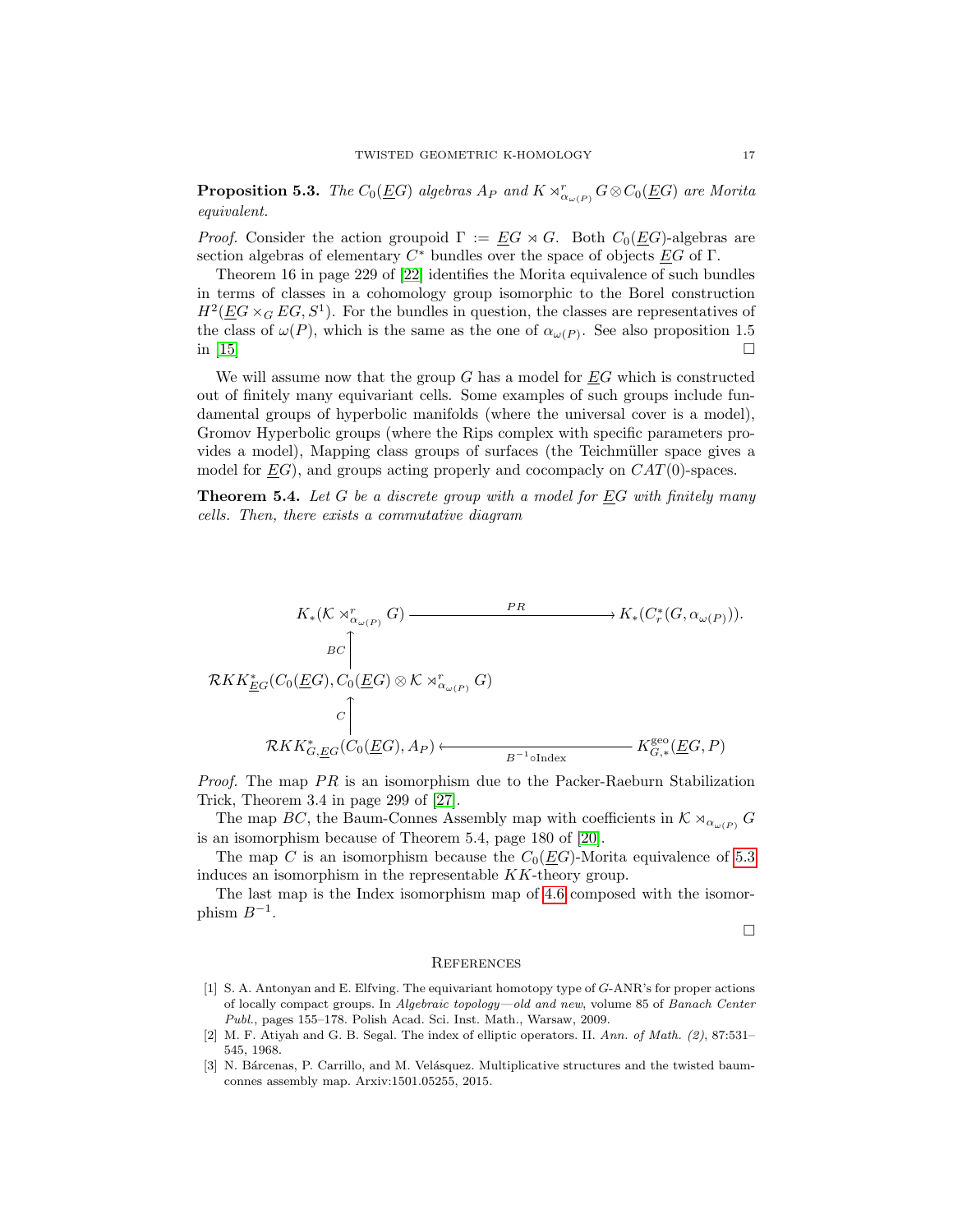#### 18 NOÉ BÁRCENAS

- <span id="page-17-9"></span>[4] N. Bárcenas, J. Espinoza, B. Uribe, and M. Velasquez. Segal's spectral sequence in twisted equivariant k-theory for proper and discrete actions. preprint, ArXiv:1307.1003 [Math.KT], 2013.
- <span id="page-17-8"></span>[5] N. Bárcenas, M. Espinoza, Jesus Joachim, and B. Uribe. Universal twist in equivariant Ktheory for proper and discrete actions. Proc. Lond. Math. Soc.  $(3)$ ,  $108(5):1313-1350$ ,  $2014$ .
- <span id="page-17-12"></span>[6] N. Bárcenas and m. Velásquez. The completion theorem in twisted equivariant  $K$ - theory for proper actions. ArXiv:1408.2404.
- <span id="page-17-0"></span>[7] N. Bárcenas and M. Velásquez. Twisted equivariant K-theory and K-homology of  $Sl<sub>3</sub>\mathbb{Z}$ . Algebr. Geom. Topol., 14(2):823–852, 2014.
- <span id="page-17-7"></span>[8] P. Baum, A. Carey, and B.-L. Wang. K-cycles for twisted K-homology. J. K-Theory, 12(1):69–98, 2013.
- <span id="page-17-6"></span>[9] P. Baum, N. Higson, and T. Schick. A geometric description of equivariant K-homology for proper actions. In Quanta of maths, volume 11 of Clay Math. Proc., pages 1–22. Amer. Math. Soc., Providence, RI, 2010.
- <span id="page-17-21"></span>[10] B. Blackadar. K-theory for operator algebras, volume 5 of Mathematical Sciences Research Institute Publications. Cambridge University Press, Cambridge, second edition, 1998.
- <span id="page-17-2"></span>[11] J. Chabert and S. Echterhoff. Twisted equivariant KK-theory and the Baum-Connes conjecture for group extensions. K-Theory, 23(2):157–200, 2001.
- <span id="page-17-5"></span>[12] J. Chabert, S. Echterhoff, and R. Nest. The Connes-Kasparov conjecture for almost connected groups and for linear  $p$ -adic groups. Publ. Math. Inst. Hautes Études Sci.,  $(97):239-278$ , 2003.
- <span id="page-17-4"></span>[13] S. Echterhoff. The K-theory of twisted group algebras. In C∗-algebras and elliptic theory II, Trends Math., pages 67–86. Birkhäuser, Basel, 2008.
- <span id="page-17-3"></span>[14] S. Echterhoff, H. Emerson, and H. J. Kim. KK-theoretic duality for proper twisted actions. Math. Ann., 340(4):839–873, 2008.
- <span id="page-17-1"></span>[15] S. Echterhoff, W. Lück, N. C. Phillips, and S. Walters. The structure of crossed products of irrational rotation algebras by finite subgroups of  $SL_2(\mathbb{Z})$ . J. Reine Angew. Math., 639:173– 221, 2010.
- <span id="page-17-10"></span>[16] S. Echterhoff and D. P. Williams. Central twisted transformation groups and group C∗ algebras of central group extensions. Indiana Univ. Math. J., 51(6):1277–1304, 2002.
- <span id="page-17-20"></span>[17] H. Emerson and R. Meyer. Equivariant representable K-theory. J. Topol., 2(1):123–156, 2009.
- <span id="page-17-15"></span>[18] H. Emerson and R. Meyer. Dualities in equivariant Kasparov theory. New York J. Math., 16:245–313, 2010.
- <span id="page-17-17"></span>[19] N. Hingston. Equivariant Morse theory and closed geodesics. J. Differential Geom., 19(1):85– 116, 1984.
- <span id="page-17-27"></span>[20] G. Kasparov and G. Skandalis. Groups acting properly on "bolic" spaces and the Novikov conjecture. Ann. of Math. (2), 158(1):165–206, 2003.
- <span id="page-17-23"></span>[21] G. G. Kasparov. Equivariant KK-theory and the Novikov conjecture. Invent. Math., 91(1):147–201, 1988.
- <span id="page-17-26"></span>[22] A. Kumjian. On equivariant sheaf cohomology and elementary C∗-bundles. J. Operator The $ory, 20(2):207-240, 1988.$
- <span id="page-17-24"></span>[23] W. Lück. Survey on classifying spaces for families of subgroups. In *Infinite groups: geometric*, combinatorial and dynamical aspects, volume 248 of Progr. Math., pages 269–322. Birkhäuser, Basel, 2005.
- <span id="page-17-16"></span>[24] W. Lück and B. Oliver. The completion theorem in K-theory for proper actions of a discrete group. Topology, 40(3):585–616, 2001.
- <span id="page-17-22"></span>[25] G. Mislin and A. Valette. Proper group actions and the Baum-Connes conjecture. Advanced Courses in Mathematics. CRM Barcelona. Birkhäuser Verlag, Basel, 2003.
- <span id="page-17-25"></span>[26] C. C. Moore. Extensions and low dimensional cohomology theory of locally compact groups. I, II. Trans. Amer. Math. Soc., 113:40–63, 1964.
- <span id="page-17-11"></span>[27] J. A. Packer and I. Raeburn. On the structure of twisted group C∗-algebras. Trans. Amer. Math. Soc., 334(2):685–718, 1992.
- <span id="page-17-14"></span>[28] R. S. Palais. On the existence of slices for actions of non-compact Lie groups. Ann. of Math. (2), 73:295–323, 1961.
- <span id="page-17-18"></span>[29] G. Segal. Equivariant K-theory. Inst. Hautes Études Sci. Publ. Math.,  $(34):129-151$ , 1968.
- <span id="page-17-19"></span>[30] J.-L. Tu, P. Xu, and C. Laurent-Gengoux. Twisted K-theory of differentiable stacks. Ann. Sci. Ecole Norm. Sup.  $(4)$ , 37 $(6)$ :841–910, 2004.
- <span id="page-17-13"></span>[31] B. Uribe and J. Espinoza. Topological properties of the unitary group. ArXiv:1407.1869, 2014.